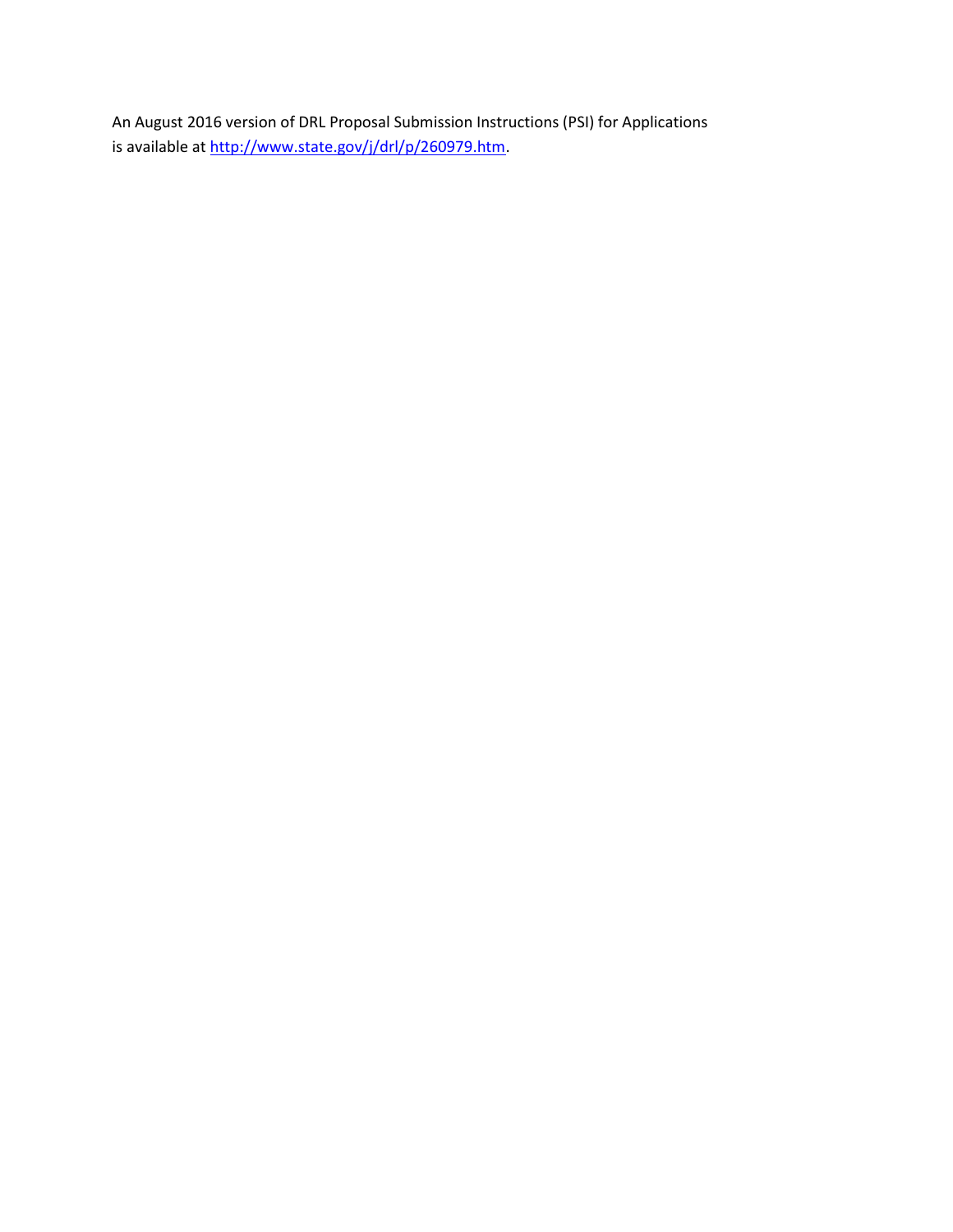

U.S. Department of State Bureau of Democracy, Human Rights and Labor 2201 C Street, NW, Room 7827 Washington, D.C. 20520 **<http://www.state.gov/j/drl/>**

# **Proposal Submission Instructions (PSI) for Applications**

**Updated: December 2015**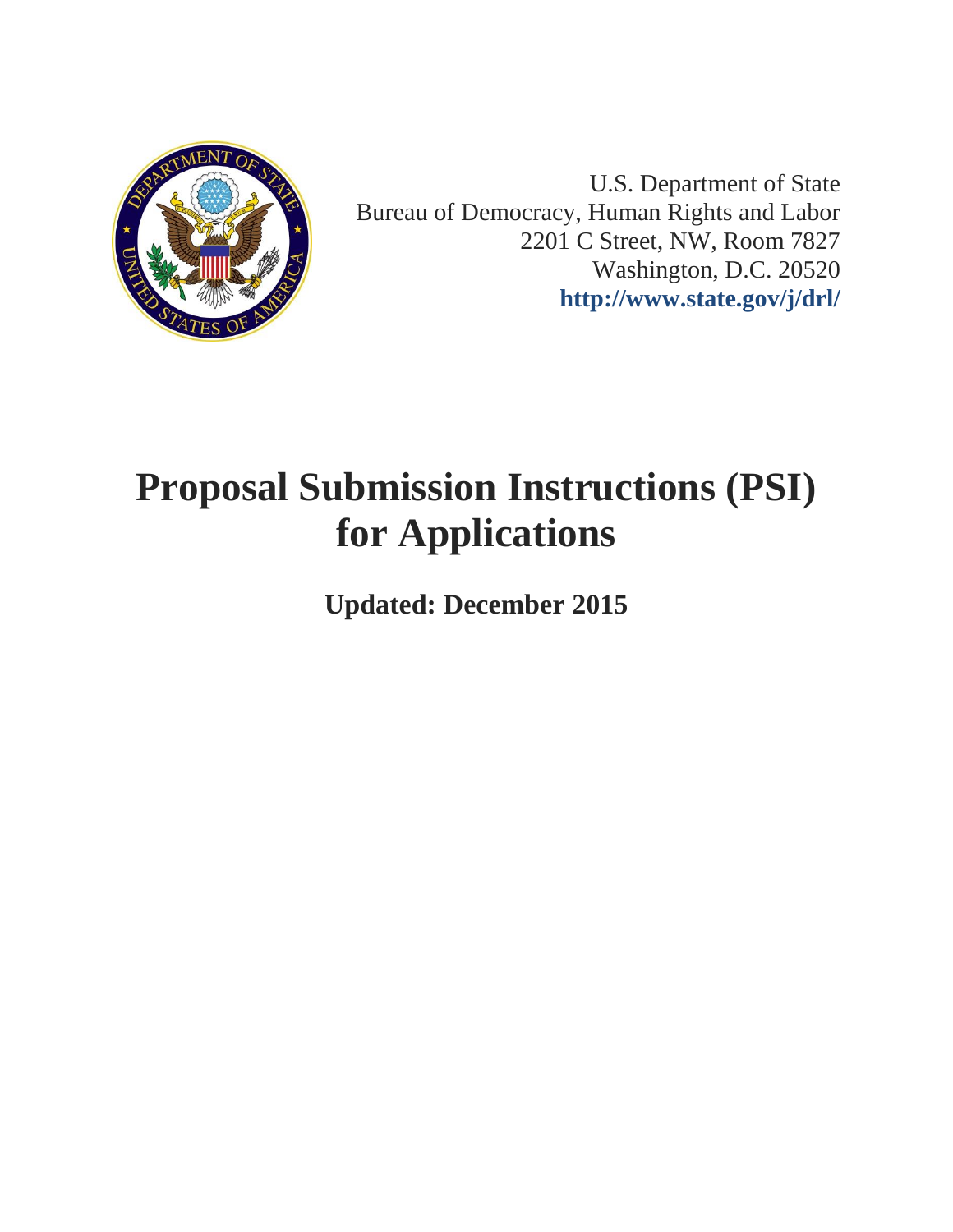# **Table of Contents**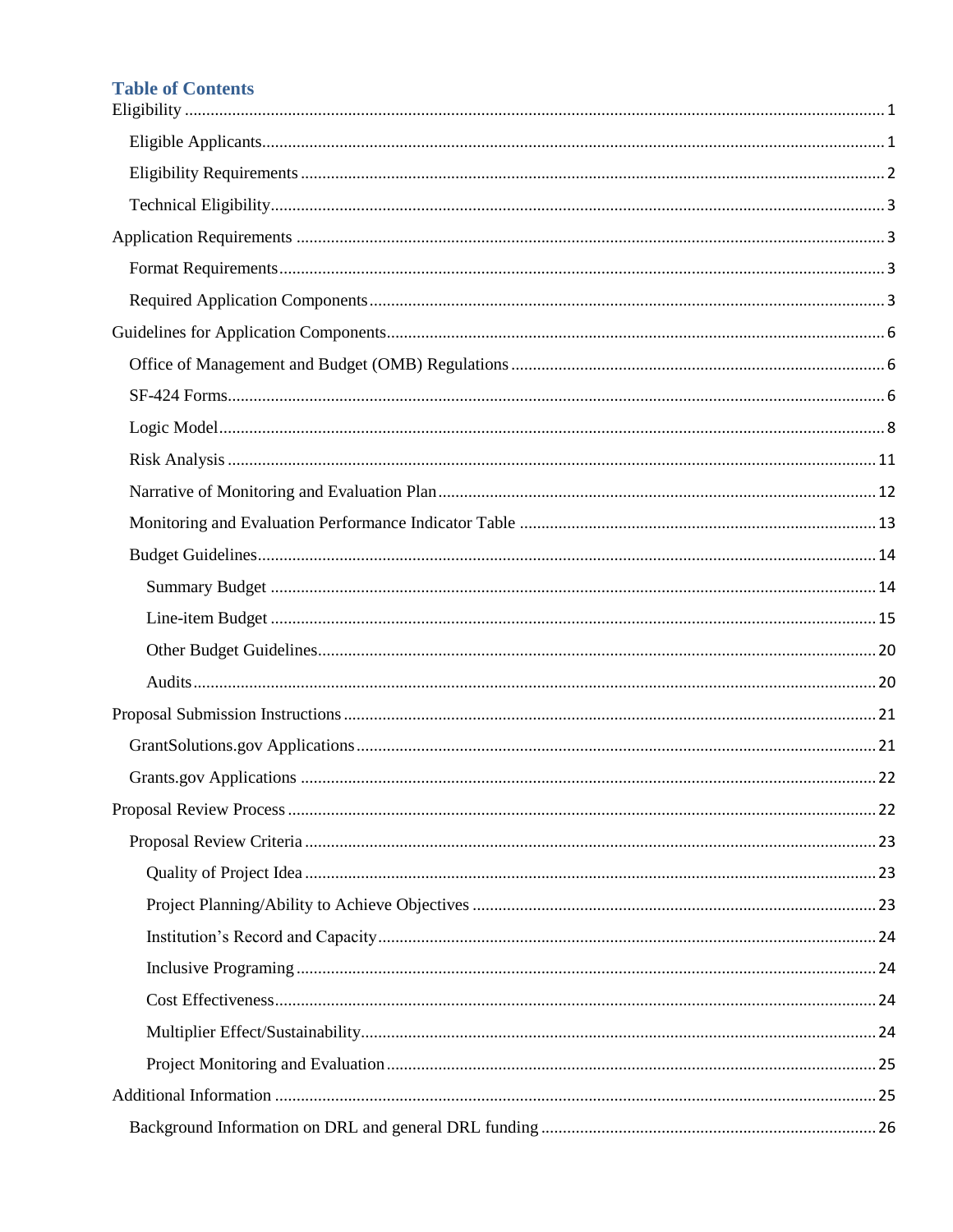## *PLEASE REFER TO THIS DOCUMENT WHEN PREPARING AN APPLICATION.*

# <span id="page-3-0"></span>**Eligibility**

## <span id="page-3-1"></span>**Eligible Applicants**

The Bureau of Democracy, Human Rights, and Labor (DRL) welcomes applications in response to DRL Notices of Funding Opportunities (NOFO) from U.S.-based and foreign-based non-profit organizations/non-government organizations (NGO) and public international organizations; private, public, or state institutions of higher education; and for-profit organizations or businesses. DRL's preference is to work with non-profit entities; however, there may be occasions when a for-profit entity is best suited.

For-profit entities should be aware that its application may be subject to additional review following the panel selection process and that the Department of State generally prohibits profit under its assistance awards to for-profit or commercial organizations. Profit is defined as any amount in excess of allowable direct and indirect costs. The allowability of costs incurred by commercial organizations is determined in accordance with the provisions of the Federal Acquisition Regulation (FAR) at 48 CFR 30, Cost Accounting Standards Administration, and 48 CFR 31 Contract Cost Principles and Procedures. Project income earned by the recipient must be deducted from the total project allowable cost in determining the net allowable costs on which the federal share of costs is based.

Providing cost sharing, matching, or cost participation is not an eligibility requirement.

Applicants must have existing, or the capacity to develop, active partnerships with thematic or in-country partners, entities and relevant stakeholders including industry and NGOs and have demonstrable experience in administering successful and preferably similar projects. DRL encourages applications from foreign-based NGOs headquartered in the geographic regions/countries relevant to the applicable solicitation. Applicants may form consortia and submit a combined proposal. However, one organization should be designated as the lead applicant with the other members as sub-award partners. DRL reserves the right to request additional background information on applicants that do not have previous experience administering federal grant awards, and these applicants may be subject to limited funding on a pilot basis.

DRL is committed to an anti-discrimination policy in all of its projects and activities. DRL welcomes applications irrespective of an applicant's race, ethnicity, color, creed, national origin, gender, sexual orientation, gender identity, disability, or other status. DRL welcomes applications from organizations working with the most at risk and vulnerable communities, including women, youths, persons with disabilities, members of ethnic or religious minority groups, and LGBTI persons.

Any applicant listed on the Excluded Parties List System in the **[System for Award](https://www.sam.gov/)  [Management \(SAM\)](https://www.sam.gov/)** is not eligible to apply for an assistance award in accordance with the OMB guidelines at 2 CFR 180 that implement Executive Orders 12549 (3 CFR, 1986 Comp., p. 189) and 12689 (3 CFR, 1989 Comp., p. 235), "Debarment and Suspension." Additionally, no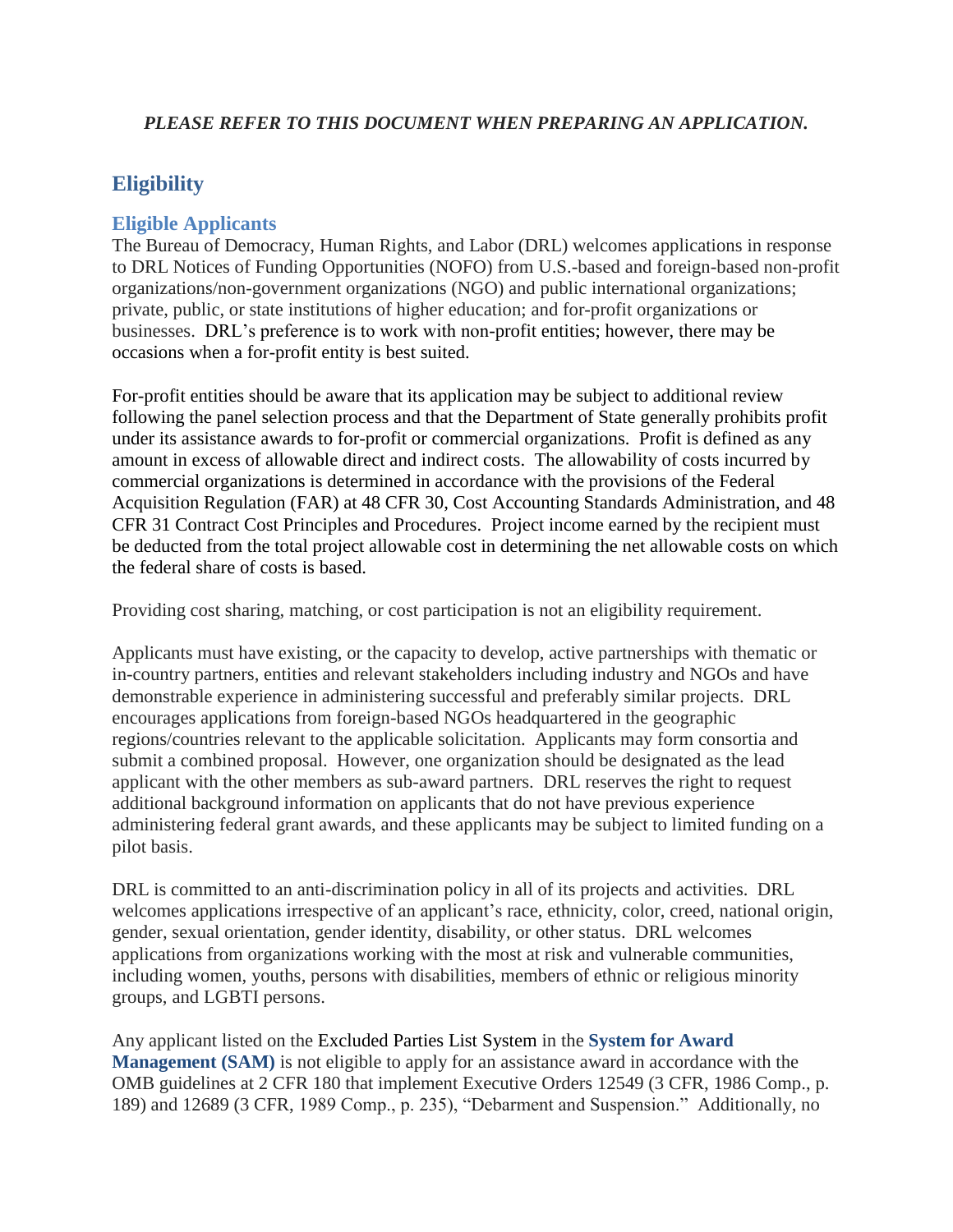entity listed on the Excluded Parties List System in SAM can participate in any activities under an award. All applicants are strongly encouraged to review the Excluded Parties List System in SAM to ensure that no ineligible entity is included.

## <span id="page-4-0"></span>**Eligibility Requirements**

All organizations, whether based in the U.S. or in another country, must have a Unique Entity Identifier (UEI), formerly referred to as DUNS, and an active registration with SAM in order to receive awards from DRL or submit an application through **[Grants.gov](http://www.grants.gov/)**. A UEI is one of the data elements mandated by Public Law 109-282, the Federal Funding Accountability and Transparency Act (FFATA), for all Federal awards. If you are based in the U.S. or pay employees within the U.S., you will need an Employer Identification Number (EIN) from the Internal Revenue Service (IRS) and a Commercial and Government Entity (CAGE) code. If you are based outside of the U.S. and do not pay employees within the U.S., you do not need an EIN from the IRS. However, you will need a NATO CAGE (NCAGE) code before you can have an active registration in SAM. For further guidance on the registration process, please see the Registration Guide on DRL's website **<http://www.state.gov/j/drl/p/c12302.htm>**.

SAM requires all entities to renew their registration once a year in order to maintain an active registration status in SAM. It is the responsibility of the applicant to ensure it has an active registration in SAM and to also maintain its active registration in SAM.

DRL may not make an award to an applicant until the applicant has complied with all applicable UEI and SAM requirements and, if an applicant has not fully complied with the requirements by the time DRL is ready to make an award, DRL may determine that the applicant is not qualified to receive an award and use that determination as a basis for making an award to another applicant.

An exemption from this requirement may be permitted on a case-by-case basis if:

- 1. An applicant is a foreign organization located outside of the U.S., does not currently have a UEI, and the Department determines that acquiring one is impractical given the geographic location; or
- 2. If the applicant's identity must be protected due to possible endangerment of their mission, their organization's status, their employees, or individuals being served by the applicant.

**Please note:** foreign organizations will be required to register with the NATO Support Agency (NSPA) to receive a NCAGE code in order to register in SAM. NSPA will forward your registration request to the applicable National Codification Bureau (NCB) if your organization is located in a NATO or Tier 2 Sponsored Non-NATO Nation. As of January 2015, NATO nations included Albania, Belgium, Bulgaria, Canada, Croatia, Czech Republic, Denmark, Estonia, France, Germany, Greece, Hungary, Iceland, Italy, Latvia, Lithuania, Luxembourg, Netherlands, Norway, Poland, Portugal, Romania, Slovakia, Slovenia, Spain, Turkey, United Kingdom, and the United States of America; and Tier 2 nations included Australia, Austria, Brazil, Finland, Israel, Republic of Korea, Malaysia, Morocco, New Zealand, Serbia, and Singapore.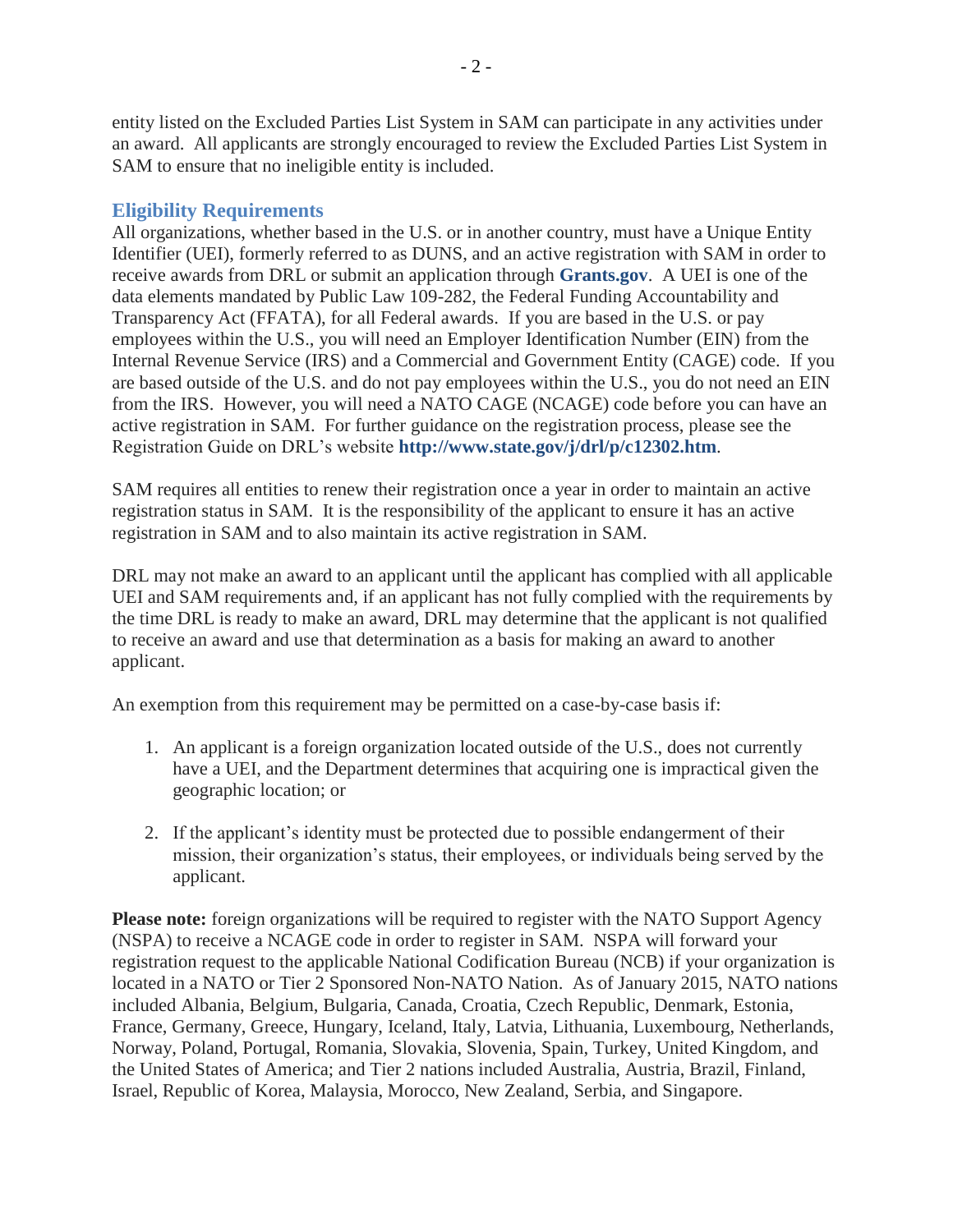NSPA and/or the appropriate NCB forwards all NCAGE code information to all Allied Committee 135 (AC/135) nations, which as of January 2015 also included Afghanistan, Argentina, Bosnia & Herzegovina, Brunei Darussalam, Chile, Colombia, Egypt, Georgia, India, Indonesia, Japan, Jordan, Montenegro, Oman, Papua New Guinea, Peru, Saudi Arabia, South Africa, Sweden, Thailand, Republic of Macedonia, Ukraine, and the United Arab Emirates. **All organizations are strongly advised to take this into consideration when assessing whether registration may result in possible endangerment.**

## <span id="page-5-0"></span>**Technical Eligibility**

Technically eligible applications are those which:

- 1) Arrive electronically via GrantSolutions.gov or Grants.gov by the designated due date and time noted in the NOFO. If reasonable accommodations is granted for persons with disabilities or for security reasons, applications must still be received by DRL by the designated due date and time noted in the NOFO;
- 2) Are in English and all costs are in U.S. dollars. If an original document within the application is in another language, an English translation must be provided. For any documents provided in both English and a foreign language, the English language version is the controlling version. (Please note: the Department of State, as indicated in 2 CFR 200.111, requires that English is the official language of all award documents);
- 3) Heed all instructions contained in the NOFO and PSI, including length and completeness of application; and,
- 4) Do not violate any of the guidelines stated in the NOFO and the PSI.

It is the sole responsibility of the applicant to ensure that all of the material submitted in the grant application package is complete, accurate, and current. DRL strongly encourages all applicants, especially foreign or first-time applicants, to submit applications before the designated due date to ensure that the application has been received and is complete.

# <span id="page-5-1"></span>**Application Requirements**

## <span id="page-5-2"></span>**Format Requirements**

For all application documents, please ensure:

- 1) All pages are numbered, including budgets and attachments;
- 2) All documents are formatted to  $8\frac{1}{2} \times 11$  paper; and,
- 3) All documents are single-spaced, 12 point Times New Roman font, with 1-inch margins. Captions and footnotes may be 10 point Times New Roman font. Font sizes in charts and tables, including the budget, can be reformatted to fit within 1 page width.

#### <span id="page-5-3"></span>**Required Application Components**

Complete applications must include the following: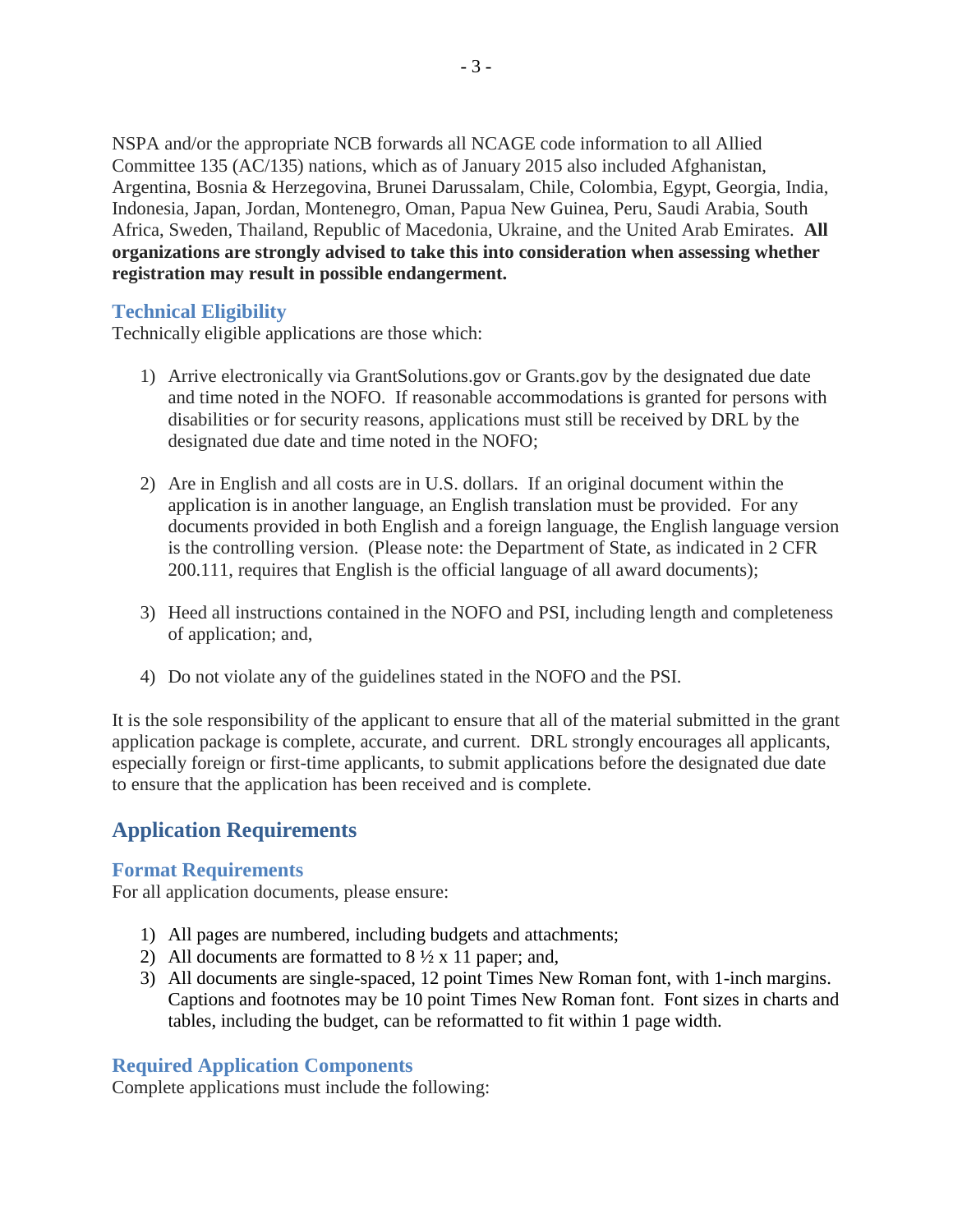- 1. Completed and signed SF-424, SF-424A, and SF424B, as directed on GrantSolutions.gov or Grants.gov; completed and signed SF-LLL, "Disclosure of Lobbying Activities" (if applicable) (which can be found with the solicitation on GrantSolutions.gov or Grants.gov and on the DRL website at: **<http://www.state.gov/j/drl/p/c12302.htm>**); and your organization's most recent audit (A-133 audit, if applicable or standard audit).
- 2. Table of Contents (not to exceed one [1] page in Microsoft Word) that includes a page numbered contents page, including any attachments.
- 3. Executive Summary (not to exceed two [2] pages in Microsoft Word) that includes:
	- a) The target country/countries and thematic area;
	- b) Name and contact information for the project's main point of contact;
	- c) The total amount of funding requested and project length;
	- d) A statement of work or synopsis of the project, including a concise breakdown of the project's objectives, activities, and expected results; and,
	- e) A brief statement on how the project is innovative, sustainable, and will have a demonstrated impact.
- 4. Proposal Narrative (not to exceed ten [10] pages in Microsoft Word). Please note the ten page limit does not include the Table of Contents, Executive Summary, Attachments, Detailed Budget, Budget Narrative, or Negotiated Indirect Cost Rate Agreement (NICRA). Applicants are encouraged to submit multiple documents in a single Microsoft Word or Adobe file, (i.e., Table of Contents, Executive Summary, and Proposal Narrative in one file).
- 5. Detailed Line-Item Budget (preferably in Microsoft Excel) that includes three [3] columns including the request to DRL, any cost sharing contribution, and total budget (see below for more information on budget format). A summary budget should also be included using the OMB approved budget categories (see SF-424A as a sample). Costs must be in U.S. dollars. Detailed line-item budgets for sub-grantees should be included in additional tabs within the excel workbook.
- 6. Budget Narrative (preferably in Microsoft Word) that includes substantive explanations and justifications for each line item in the detailed budget spreadsheet, as well as the source and a description of all cost-share offered. For ease of review, DRL recommends applicants order the budget narrative as presented in the detailed budget. Personnel costs should include a clarification of the roles and responsibilities of key staff, base salary, and percentage of time devoted to the project. The budget narrative should provide additional information that might not be readily apparent in the detailed-line item budget, not simply repeat what is represented numerically in the budget, i.e. salaries are for salaries or travel is for travel. Please see below section, **[Budget Guidelines](#page-16-0)**, for more information.
- 7. Attachments (not to exceed fourteen [14] pages total, preferably in Microsoft Word) that include the following in order: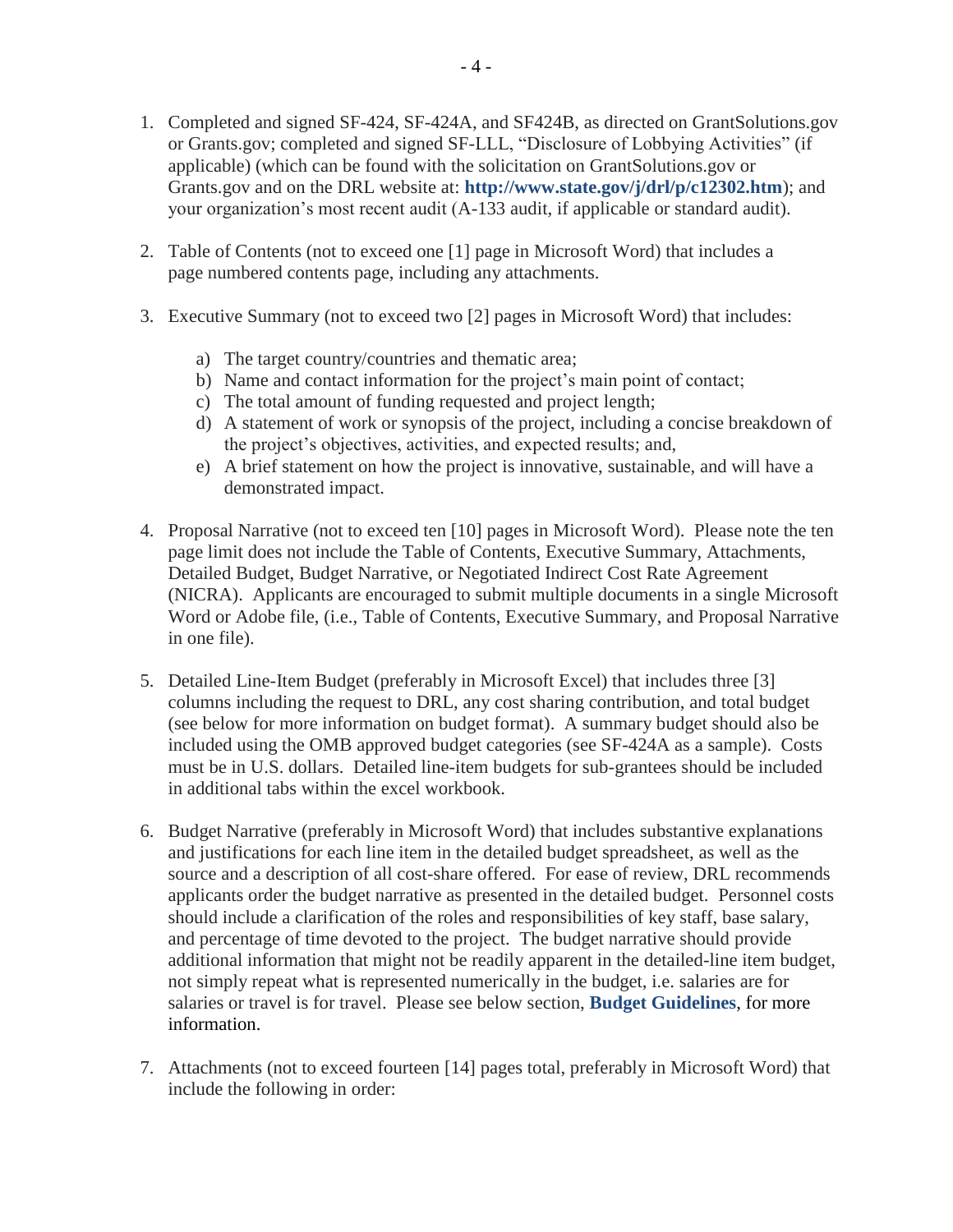- a) Logic model Page 1-2: Please see below section, **[Logic Model](#page-10-0)**, for more information.
- b) Risk Assessment Page 3: Please see below section, **[Risk Analysis](#page-13-0)**, for more information.
- c) Narrative of Monitoring and Evaluation Plan Pages 4-5: Please see below section, **[Narrative of Monitoring and Evaluation Plan](#page-14-0)**, for more information.
- d) Monitoring and Evaluation Performance Indicator Table Pages 6-9: Please see below section, **[Monitoring and Evaluation Performance Indicator Table](#page-15-0)**, for more information. This section can be up to four pages long if necessary.
- e) Roles and responsibilities of key project personnel Page 10: Please include short bios that highlight relevant professional experience. This relates to the organization's capacity. Given the limited space, CVs are not recommended for submission.
- f) Timeline of the overall proposal Page 11: Components should include activities, evaluation efforts, and program closeout.
- g) Additional optional attachments Page 12-14: Attachments may include further timeline information, letters of support, memorandums of understanding/agreement, etc. Letters of support and MOUs must be specific to the project implementation (e.g. from proposed partners or sub-award recipients) and will not count towards the page limit.
- 8. If your organization has a NICRA and includes NICRA charges in the budget, your latest NICRA should be included as a .pdf file. This document will not be reviewed by the panelists, but rather used by program and grant staff if the submission is recommended for funding and therefore does not count against the submission page limitations. If your proposal involves subawards to organizations charging indirect costs, please submit the applicable NICRA also as a .pdf file (see below section, **[Budget Guidelines](#page-16-0)**, for more information on indirect cost rates). Organizations that do not have a NICRA per 2 CFR 200.414(f) can elect to charge the de minimis rate of 10% of the modified total direct costs as defined in 2 CFR 200.68. The budget narrative should indicate what costs will be covered using the 10% de minimis rate.

Please note: DRL retains the right to ask for additional documents not included in this PSI. Additionally, to ensure all applications receive a balanced evaluation, the Department of State Review Panel will review the first page of the requested section up to the page limit and no further. DRL encourages organizations to use the given space effectively.

Additional information that successful applicants must submit after notification of intent to make a Federal award, but prior to issuance of a Federal award, may include:

- 1) Written responses and any revised application documents addressing any conditions or recommendations from the DRL Review Panel;
- 2) Completion of the Department's Financial Management Survey, if receiving DRL funding for the first time;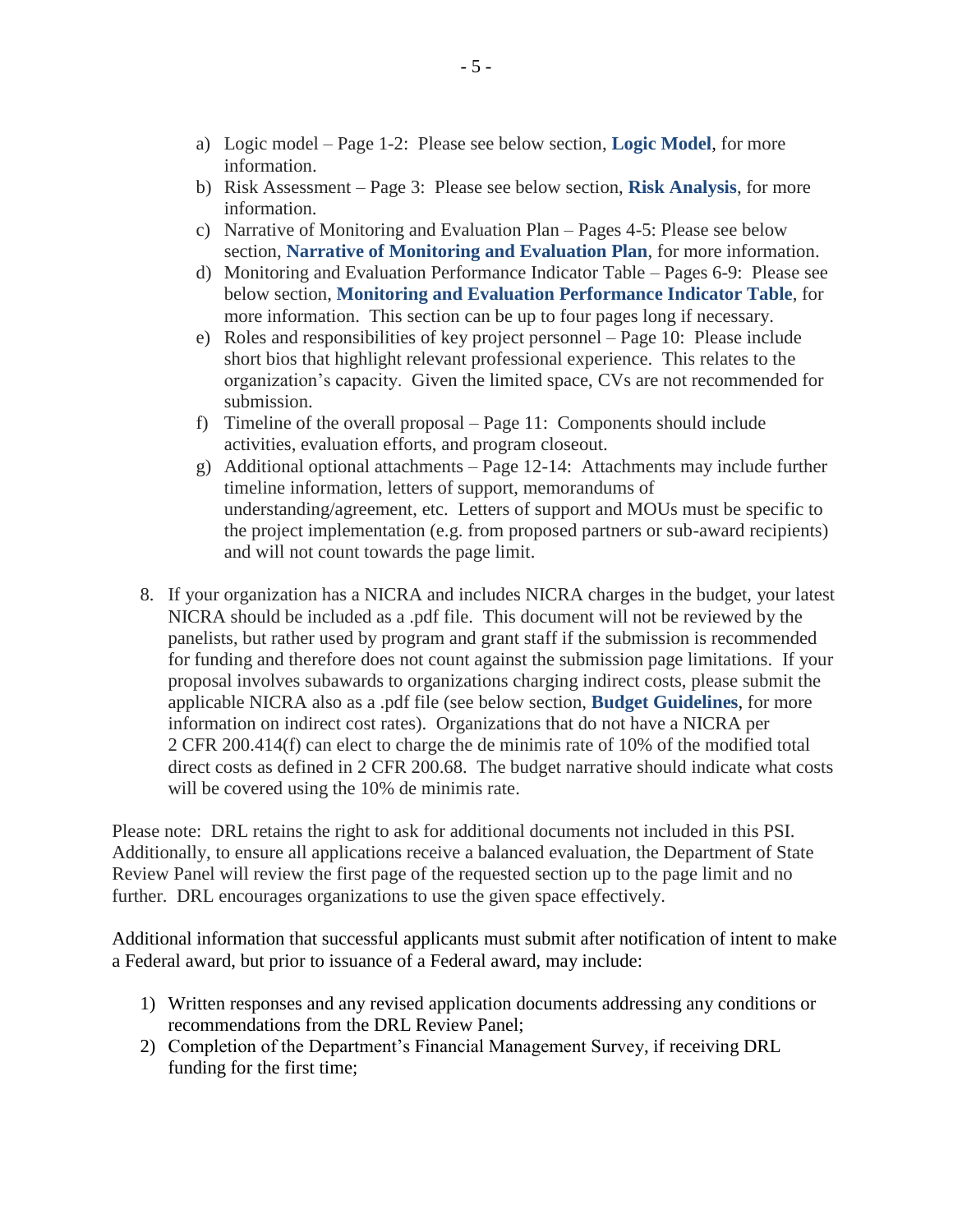- 3) Submission of required documents to register in the Payment Management System managed by the Department of Health and Human Services if receiving DRL funding for the first time, unless an exemption is provided;
- 4) Other requested information or documents included in the notification of intent to make a Federal award or subsequent communications prior to issuance of a Federal award.

# <span id="page-8-0"></span>**Guidelines for Application Components**

## <span id="page-8-1"></span>**Office of Management and Budget (OMB) Regulations**

Applicants should be aware that if ultimately selected for a Federal award, the Uniform Administrative Requirements, Cost Principles and Audit Requirements for Federal Awards set forth in 2 CFR 200 (Sub-Chapters A through F) shall apply to all non-Federal entities, except for assistance awards to Individuals and Foreign Public Entities (for more information on these exceptions, see Chapter 5, Federal Assistance to Individuals, and Chapter 6, Federal Assistance to Foreign Public Entities Directive.) Sub-Chapters A through E shall apply to all foreign organizations, and Sub-Chapters A through D shall apply to all U.S. and foreign for-profit entities.

The applicant/recipient of the award and any sub-recipient under the award must comply with all applicable terms and conditions, in addition to the assurance and certifications made part of the Notice of Award. The Department's Standard Terms and Conditions can be viewed at **[https://www.statebuy.state.gov/fa/Documents/2015DeptTermsAndConditionsForUSandFor](https://www.statebuy.state.gov/fa/Documents/2015DeptTermsAndConditionsForUSandForeignOrg.pdf) [eignOrg.pdf](https://www.statebuy.state.gov/fa/Documents/2015DeptTermsAndConditionsForUSandForeignOrg.pdf)**.

## <span id="page-8-2"></span>**SF-424 Forms**

Organizations must fill out, sign, and submit SF-424, SF-424A, and SF-424B forms as directed on GrantSolutions.gov or Grants.gov. Please refer to the following guidelines as you fill out the SF-424:

1. Type of Submission: Application

- 2. Type of Application: New
- 3. Date Received: Leave blank. This will automatically be assigned.
- 4. Applicant Identifier: Leave blank
- 5a. Federal Entity Identifier: Leave blank
- 5b. Federal Award Identifier: Leave blank
- 6. Date Received by State: Leave blank. This will automatically be assigned

7. State Application Identified: Leave blank. This will automatically be assigned

8a. Enter the legal name of the applicant organization. Do NOT list abbreviations or acronyms unless they are part of the organization's legal name.

8b. Employer/Taxpayer ID Number: Non-U.S. organizations enter 44-4444444 (no dash)

8c. Enter organizational UEI number (Unique Entity Identifier).

8d. Enter the address of the applicant

8e. Enter the name of the primary organizational unit (and department or division, if applicable) that will undertake the assistance activity, if applicable

8f. Enter the name, title, and all contact information of the person to be contacted on matters involving this application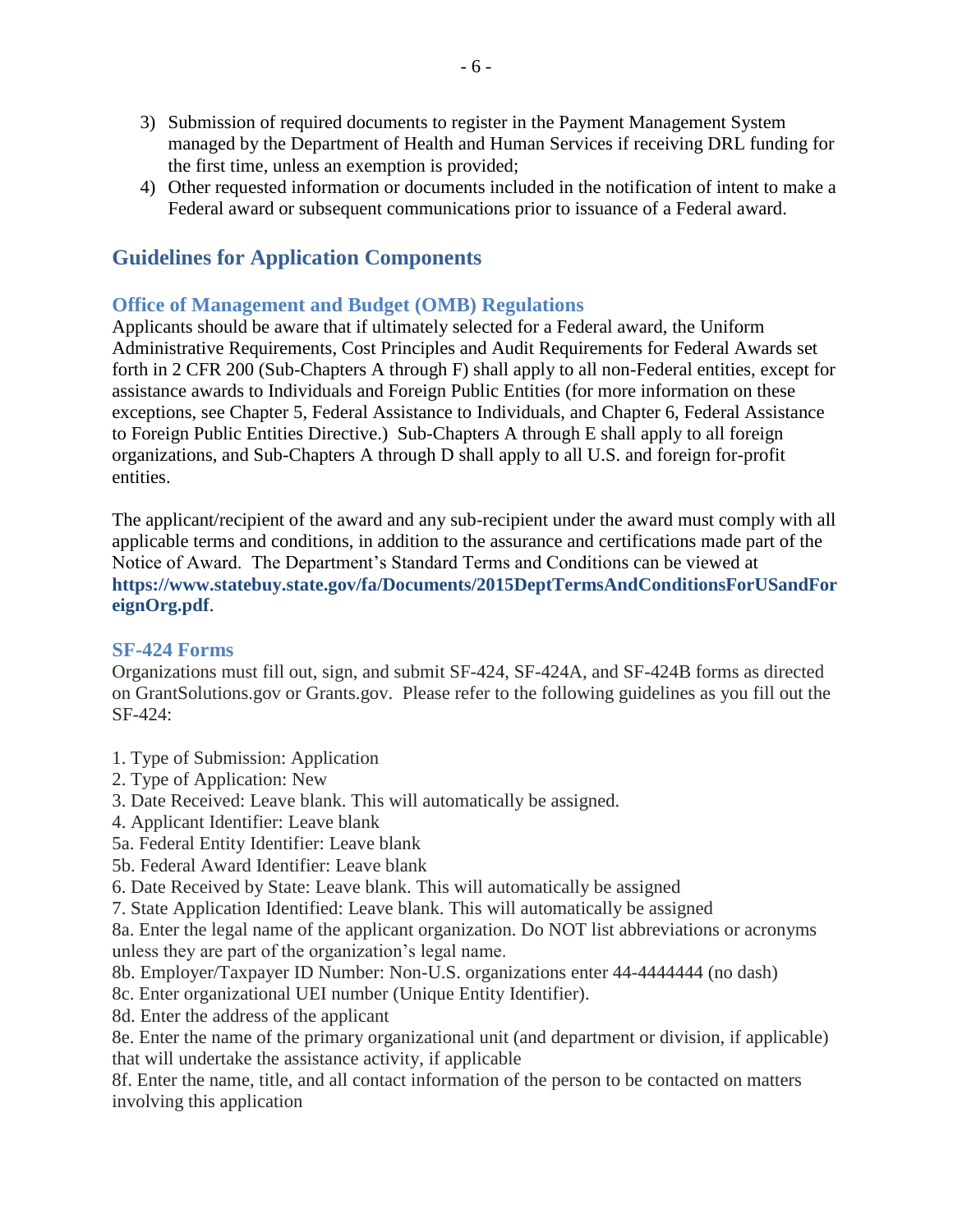9. Select an applicant type (type of organization)

10. Enter: Department of State

11. The CFDA number is normally 19.345. However, please see the NOFO if another CFDA number should be used instead.

12. Enter the Funding Opportunity Number and title. This number will already be entered on electronic applications.

13. Enter the Competition Identification Number and title. This number will already be entered on electronic applications.

14. Areas Affected by Project: List the country or countries where project activities will take place in alphabetical order; for projects that will take place in more than one region enter "Global"

15. Enter the title of your proposed project (if necessary, delete pre-printed wording)

16. Congressional districts of Applicant and Program: If based in the U.S. please enter

congressional district; if unknown or a foreign applicant, please enter "90"

16b. For congressional district of program, please enter "90"

17. Please refer to the NOFO for the estimated start date and enter your projected end date 18a. Enter the amount requested for the project described in the proposal under "Federal"

18b. Enter any cost-share under "Applicant". Otherwise, use zeros.

19. Enter "c"

20. Select the appropriate box. If you answer "yes" to this question you will be required to provide an explanation.

21. Enter the name, title, and all contact information of the individual authorized to sign for the application on behalf of the applicant organization.

## **SF-424A – Please review the detailed instructions below BEFORE completing this form online. Please note: the person who signs the 424A must have legal authority to do so on behalf of the organization.**

## *Section A - Budget Summary - Complete Row 1*

1a. Enter: DRL Program (This is the only grant program that needs to be entered) 1b. Enter: N/A

1c-d. Leave these fields blank

1e. Enter the amount of federal funds you are requesting for this project

1f. Enter the amount of any other funds you will receive towards this project

1g. Enter the total cost of this project

## **Rows 2, 3, and 4 should be left blank.**

## *Section B - Budget Categories – Enter total project costs in each category in Column 1 as described below. In Column 5, the form should automatically show the sum. Columns 2, 3, and 4 should be left blank.*

6a-h. Enter the amount for each object class category (Include cost share).

6i. Enter the sum of 6a-6h

6j. Enter any indirect charges

6k. Enter the sum of 6i and 6j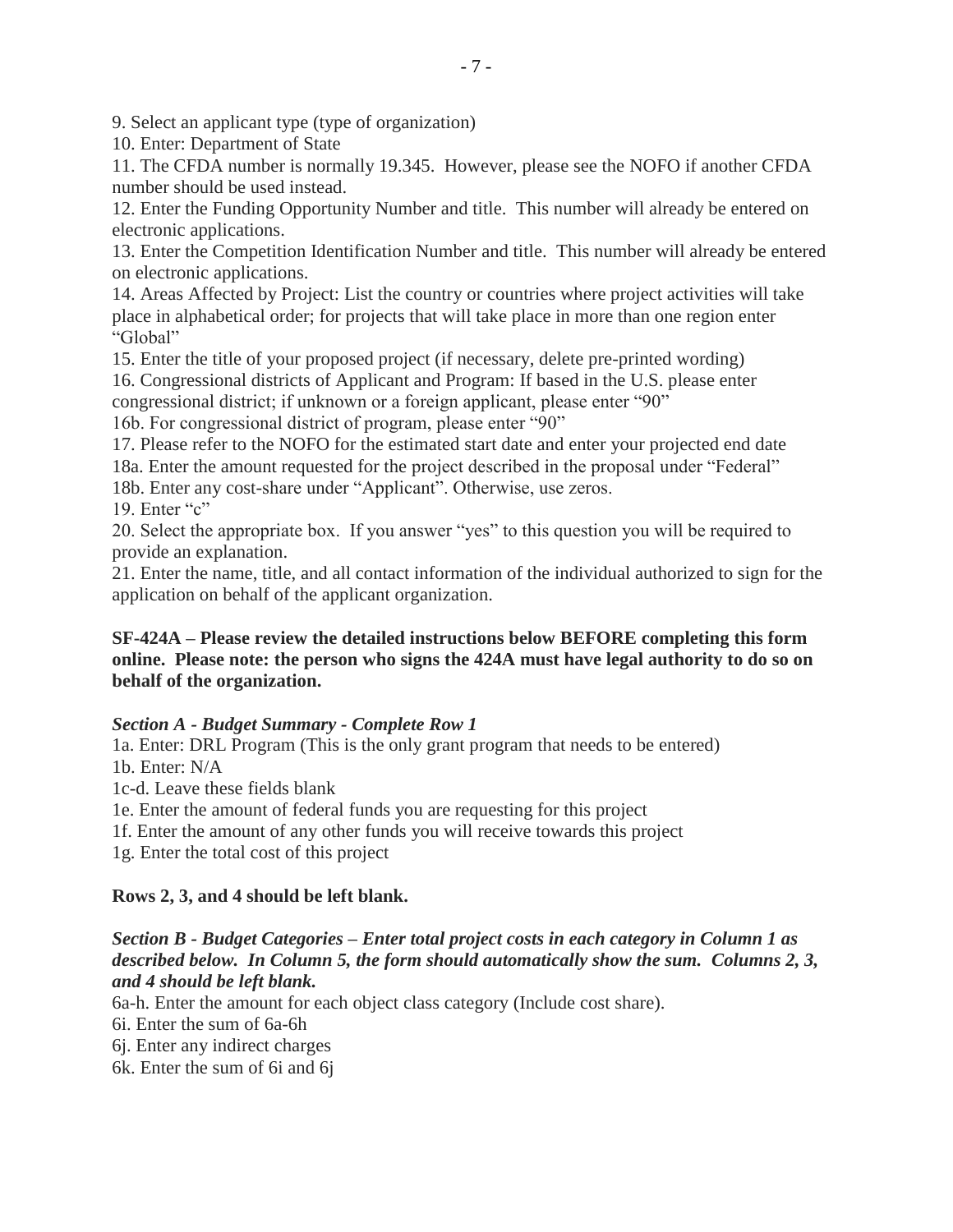7. Enter any program income that will be earned as a result of the project. If there is none leave this section blank.

*Section C - Non-Federal Resources (Only complete this section if your project includes an applicant cost share or funds from other sources-cost share is not required)*

8a. Under Grant Program enter: DRL Program

8b. Enter your cost share amount

8c. Enter the amount of any other funding sources for this project

8d. Leave blank

8e. Enter the total amount for all non-federal resources (the form should automatically show this sum)

# **Rows 9, 10, and 11 should be left blank.**

# *Section D - Forecasted Cash Needs*

13. In the first column enter the amount of federal funds you are requesting for this project. This amount should equal the amount in Section A 1e. Forecasted cash needs by quarter are not required.

14. In the first column enter the amount of any other funds you will receive towards this project. This amount should equal the amount in Section A 1f. Forecasted cash needs by quarter are not required.

15. In the first column enter the sum of 13 and 14 (the form should automatically show this sum). This amount should equal the amount in Section A 1g. Forecasted cash needs by quarter are not required.

# *Section E - Budget Estimates of Federal Funds Needed for Balance of the Project* **Rows 16, 17, 18, 19, and 20 should be left blank.**

# *Section F - Other Budget Information*

21. Enter: Direct Charges **–** Leave Blank

22. Enter: Indirect Charges – If Indirect Charges are shown in Section B 6, enter the type of Indirect Rate used (Provisional, Predetermined, Final, or Fixed)

23. Enter any comments

**SF-424B –** Please fill in the highlighted fields: Page 2 - Complete applicant organization and title of authorized official sections. The Authorized Official is generally the grant signatory at the organization or business.

# <span id="page-10-0"></span>**Logic Model**

A logic model is a useful tool to help one "map" a project and keep track of activities (outputs) and results (outcomes) by specifying strategic objectives, identifying what resources are needed, outlining proposed activities and beneficiaries, and illustrating its relationship to the proposed results.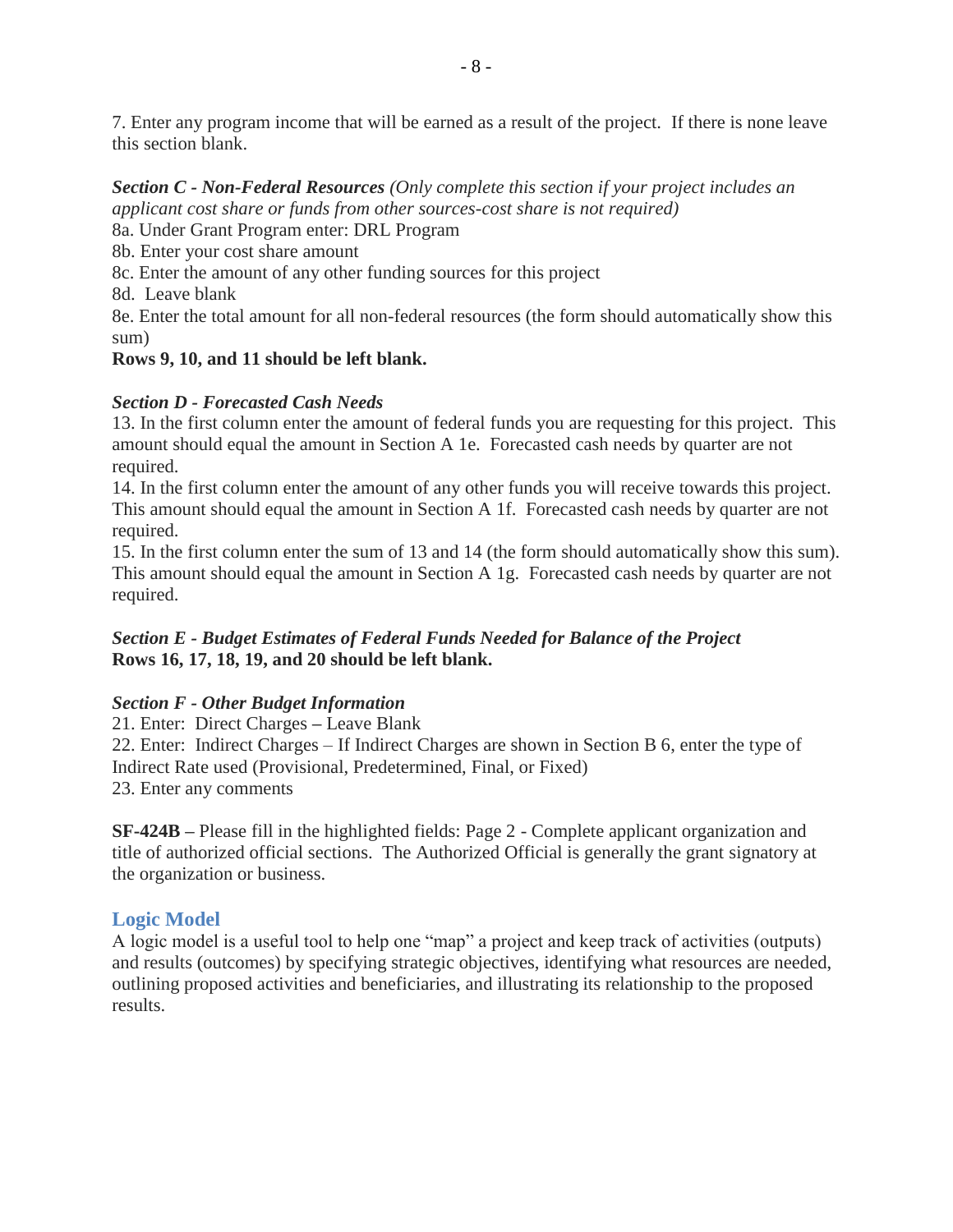#### **Problem Statement**

*What problems or issues does the project attempt to solve or address? What is needed by the target population and what strategies will lead to positive change? What are the underlying beliefs and assumptions that will guide the project to produce change?*

# *Project Objective 1: [State the project objective here and divide the logic model by each objective. Objectives are concrete and viewed as targets under the overall projectgoal.]*

| <b>Needs</b>                                                                                                                                    | <b>Inputs</b>                                                                                                                                        | <b>Activities</b>                                                                                                                                                                                                                                                                                                                            | <b>Outputs</b>                                                                                                                                                                                                                                                                                                                                 | <b>Short</b> and<br><b>Intermediate</b><br><b>Outcomes</b>                                                                                                                                                                                                                                                              | Impact (e.g.,<br>Long-term<br><b>Outcomes</b> )                                                                |
|-------------------------------------------------------------------------------------------------------------------------------------------------|------------------------------------------------------------------------------------------------------------------------------------------------------|----------------------------------------------------------------------------------------------------------------------------------------------------------------------------------------------------------------------------------------------------------------------------------------------------------------------------------------------|------------------------------------------------------------------------------------------------------------------------------------------------------------------------------------------------------------------------------------------------------------------------------------------------------------------------------------------------|-------------------------------------------------------------------------------------------------------------------------------------------------------------------------------------------------------------------------------------------------------------------------------------------------------------------------|----------------------------------------------------------------------------------------------------------------|
| What are the<br>needs of the<br>community,<br>based on the<br>social,<br>political and<br>economic<br>condition of<br>the country<br>or region? | What human<br>and financial<br>resources<br>will be used<br>for this<br>project?<br>[Staff, Time,<br>Money,<br>Materials,<br>Equipment,<br>Partners] | What activities<br>will be<br>conducted to<br>meet the needs<br>or address the<br>issues of the<br>community?<br>[Conduct<br>workshops,<br>meetings;<br>Deliver<br>services;<br>Provide<br>training;<br>Facilitate;<br>Partnership]<br>List activities<br>and match<br>numbering<br>from M&E<br>plan (e.g.<br>Activity 1.1,<br>Activity 1b). | What will be<br>produced or<br>delivered or<br>who will<br>participate in<br>activities?<br>[Products]<br>created or<br>resources<br>developed;<br>Serviced<br>delivered;<br>Participants<br>(e.g. NGOs,<br>local citizens,<br>media, host<br>country<br>government<br>officials)<br>reached]<br>Measured<br>with<br>performance<br>indicators | What<br>changes will<br>happen after<br>an activity<br>has been<br>implemented?<br><i>[Increased]</i><br>awareness,<br>knowledge,<br>or attitudes;<br><b>Improved</b><br>skills;<br>Change in<br>behavior,<br>practice, or<br>decision<br>making;<br>Policy<br>change]<br>Measured<br>with<br>performance<br>indicators | What long-<br>term changes<br>will occur in<br>the social,<br>cultural<br>political or<br>economic<br>context? |
|                                                                                                                                                 |                                                                                                                                                      | Project Objective 2: [Add rows as necessary to report on all project objectives.]                                                                                                                                                                                                                                                            |                                                                                                                                                                                                                                                                                                                                                |                                                                                                                                                                                                                                                                                                                         |                                                                                                                |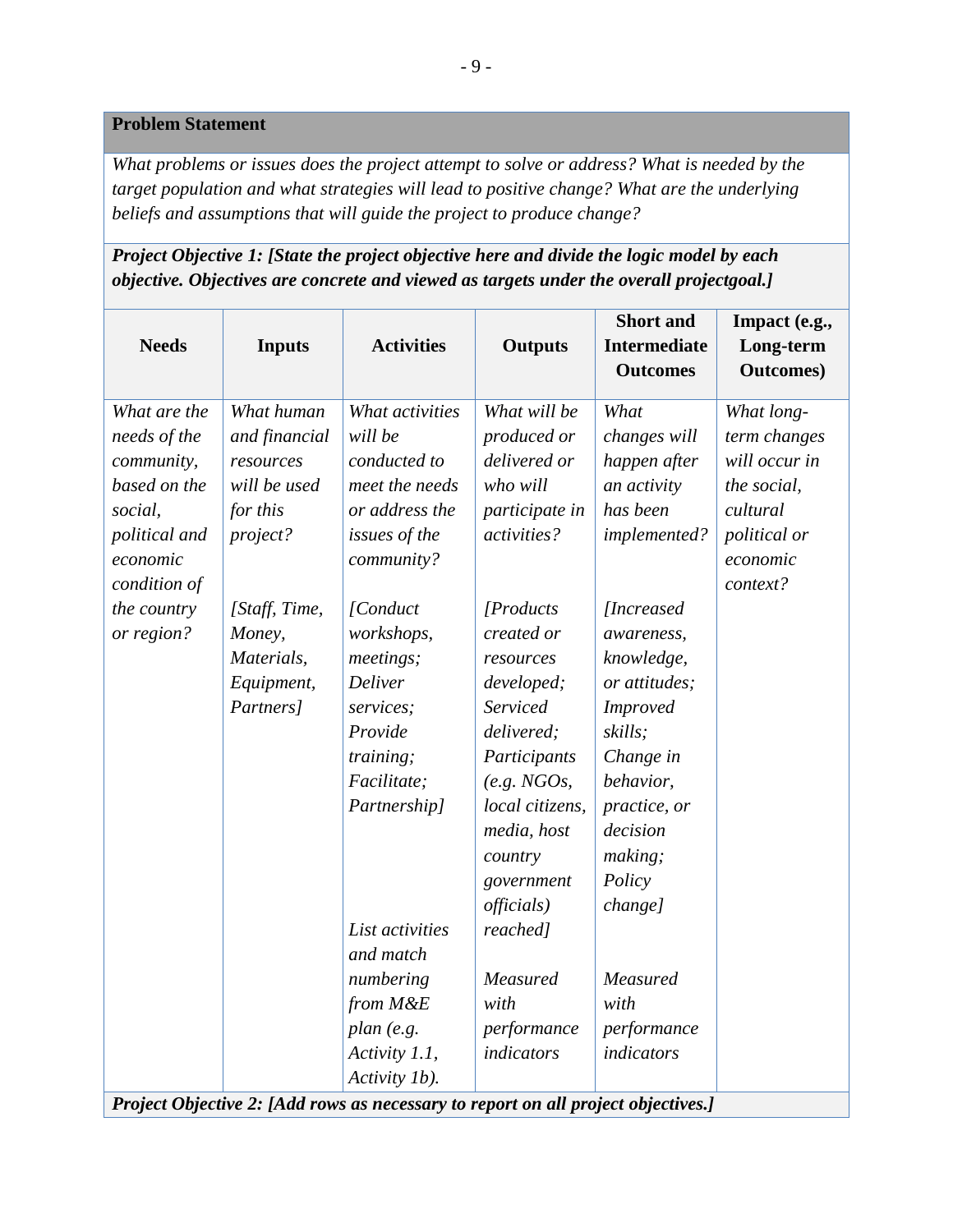| <b>Needs</b>       | <b>Inputs</b>                                                                                                                                                                                                               | <b>Activities</b> | <b>Outputs</b>                                                                                                                                                                            | <b>Outcomes</b>                                                                                                              | Impact                                            |  |  |
|--------------------|-----------------------------------------------------------------------------------------------------------------------------------------------------------------------------------------------------------------------------|-------------------|-------------------------------------------------------------------------------------------------------------------------------------------------------------------------------------------|------------------------------------------------------------------------------------------------------------------------------|---------------------------------------------------|--|--|
|                    |                                                                                                                                                                                                                             |                   |                                                                                                                                                                                           |                                                                                                                              |                                                   |  |  |
| <b>Assumptions</b> |                                                                                                                                                                                                                             |                   | <b>External Factors</b>                                                                                                                                                                   |                                                                                                                              |                                                   |  |  |
|                    | What factors need to occur or which<br>stakeholders or grantees need to be involved<br>for the project to be successful? How and why<br>will proposed activities lead to proposed<br>outputs, and outputs lead to outcomes? |                   | What factors that are not in the control of the<br>$project—e.g. changes in government policies$<br>or the political situation-could affect expected<br>activities, outputs and outcomes? |                                                                                                                              |                                                   |  |  |
| stakeholders]      | [Country's political and economic condition;<br>Skills and knowledge level of intended<br>beneficiary; Implementer's organizational<br>capacity; Level of engagement by                                                     |                   |                                                                                                                                                                                           | [Change in government policies, such as NGO<br>as a coup or civil unrest; Involvement from<br>other donors and implementers] | restrictions; Change in political situation, such |  |  |

The components of a basic logic model include:

- **Needs**: The community need or problem as identified by the organization.
- **Inputs**: Human and financial resources used for the project implementation.
- **Activities**: Actions taken or work performed through which inputs are mobilized to produce outputs.
- **Pathways**: Linkages that specify how activities of a project lead to the expected outputs, outcomes, and impact of a project through each step of the logic model.
- **Expected Outputs**: Direct and measurable results expected from project activities. They should be tangible, visible and measurable products of project work. If they are sustainable beyond the activity, they may turn into project outcomes.
- **Expected Outcomes**: The short-term and medium-term effects of a project's outputs. Outcomes should reflect the results of project's activities and their near-term effects on project objectives.
- **Expected Impact**: The long-term outcomes of a project, which is linked closely to the overall project goal(s). Such an objective goal could be as ambitious as reducing human rights violations in an authoritarian society, or it could be less ambitious, though equally important, such as adding greater female representation to a country's political parties.
- **Assumptions**: Hypotheses about factors or risks which could affect the progress or success of the project. This includes our underlying beliefs about the project, the stakeholders, or beneficiaries.
- **External Factors**: Factors which are not explicitly in the control of the project but which can have an important effect on the intended outcomes and impact, such as government policies or changes in the political situation in the country.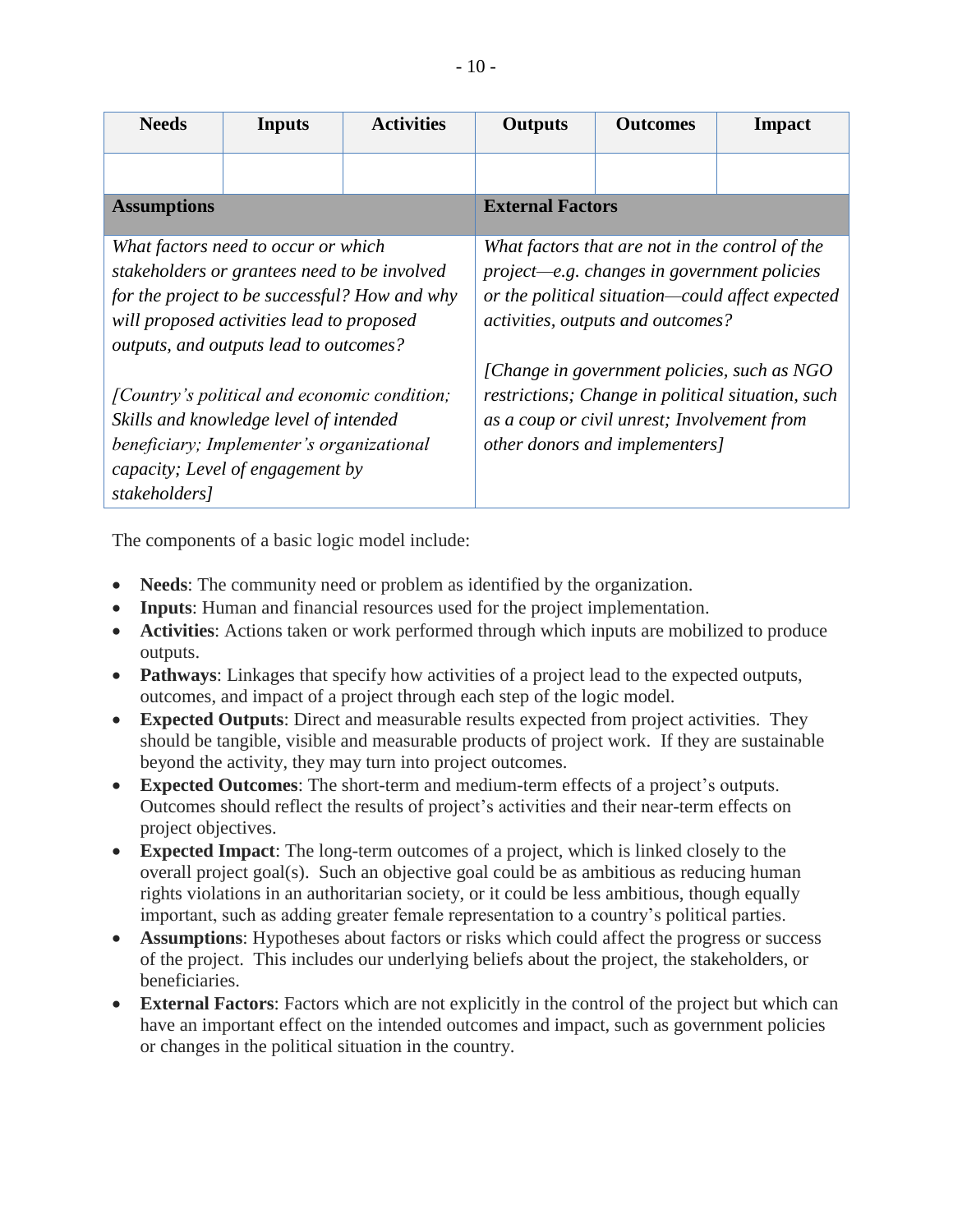While the logic model is represented in a linear trajectory, the relationship between factors may not always be unidirectional. Sometimes factors can mutually affect each other. Thus, the logic model should be viewed as a dynamic and evolving process, which should be re-evaluated and adjusted when conditions change. More information about the logic model, including a sample model and template, which can be found at **<http://www.state.gov/j/drl/p/c12302.htm>**.

#### <span id="page-13-0"></span>**Risk Analysis**

Risks are unavoidable – all projects inherently contain both internal and external risks. However, with proper identification and management, risks can be prepared for, minimized or mitigated. The purpose of a risk analysis is to identify the internal and external risks associated with the proposed project in the application, rate the likelihood of the risks, rate the potential impact of the risks on the project, and identify actions that could help mitigate the risks. A risk analysis should not be considered a one-time exercise or a static document. DRL defers to organizations to conduct adequate risk analysis and remediation for all of its operations and advises that risk analysis and remediation occur throughout the life of a project and should result in revisions to risk analysis documents and processes as necessary. A suggested format for a risk analysis document is below. Applicants should include all assumptions and external factors identified in the logic model in the risk analysis. Applicants should rate the likelihood of a risk and potential impact of the risk as "High," "Medium," or "Low." Additional lines can be included in the risk analysis table as necessary.

|                                                         | Description of<br>Risk | Likelihood of<br>Risk | Potential<br><b>Impact of Risk</b> | <b>Risk Mitigation</b><br>Plan/Actions |
|---------------------------------------------------------|------------------------|-----------------------|------------------------------------|----------------------------------------|
| Risks affecting<br>realization of Project<br>Objectives |                        |                       |                                    |                                        |
|                                                         |                        |                       |                                    |                                        |
| Risks affecting<br>realization of Project               |                        |                       |                                    |                                        |
| Outcomes/Outputs                                        |                        |                       |                                    |                                        |
|                                                         |                        |                       |                                    |                                        |
| Risks affecting<br>Organization                         |                        |                       |                                    |                                        |
|                                                         |                        |                       |                                    |                                        |
|                                                         |                        |                       |                                    |                                        |
| <b>Risks affecting Safety</b>                           |                        |                       |                                    |                                        |
| and Security of Personnel                               |                        |                       |                                    |                                        |
|                                                         |                        |                       |                                    |                                        |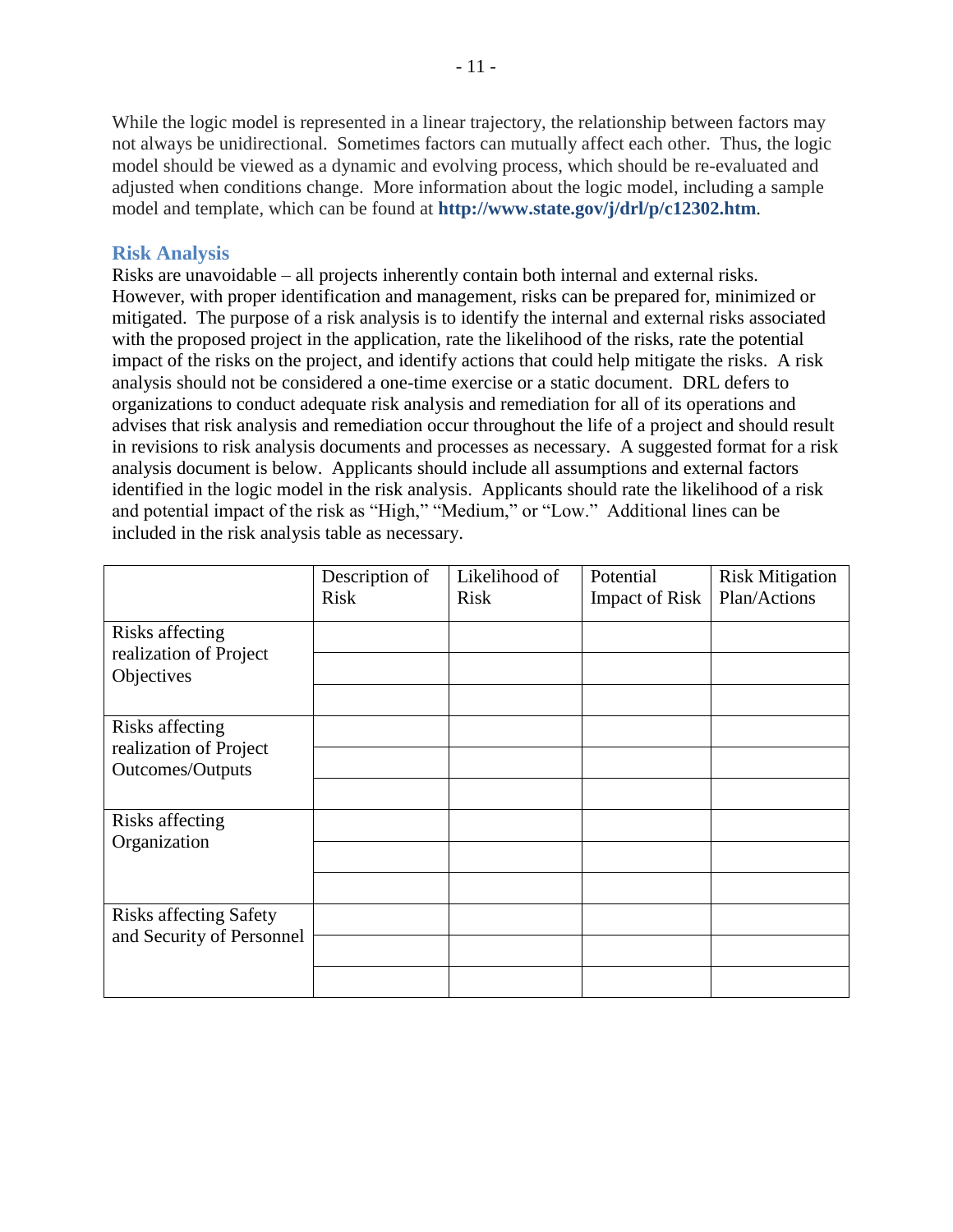#### <span id="page-14-0"></span>**Narrative of Monitoring and Evaluation Plan**

A monitoring and evaluation plan (M&E plan) is a systematic and objective approach or process for determining project performance toward its objectives over time. Ideally, an M&E plan is well-integrated into the design and implementation of a project.

The M&E plan must include a detailed narrative explaining how the monitoring and evaluation will be carried out and by whom. Applicants should include the monitoring and evaluation process in their timeline. The narrative should include an explanation for each of the following components:

**Overview and Methodology:** Explain the M&E approach for this project, specifically how applicants will be monitoring, evaluating, and reporting on the progress of project objectives and activities. Provide a clear description of the methodology and data collection strategies and tools to be employed (e.g., pre- and post-test surveys, interviews, focus groups). The description should include how the applicant will track participants or partners as appropriate and be able to respond to key monitoring and evaluation questions, including information learned as a result of the project, changes in attitude, behavior, or skills as a result of the project, and the effects of the project on institutions or organizations where participants work. Also describe what quality controls are in place to ensure the validity and reliability of data being collected. Finally, detail how the data will be analyzed and used throughout the life of the project.

**Roles and Responsibility:** Detail who will oversee and participate in M&E efforts, from data collection to reporting. If the project includes work with local partners or sub-partners, explain how M&E efforts will be coordinated amongst the organizations.

**Data Security:** Given the sensitivity of DRL grants, describe the protocols in place to ensure the security of information being collected, including who has access to the information, both onand offline.

**External Evaluation:** Explain if an external evaluation (mid-term and/or final) will be included in the project or how the project will be systematically assessed in absence of one. Evaluations are systematic studies that use research methods to address specific questions about project performance that can provide a valuable supplement to ongoing monitoring activities. Projects that are at least 24 months or more than \$500,000 are strongly encouraged to include an external mid-term and/or final evaluation.

**Consideration of Marginalized Populations:** Given DRL's commitment to supporting marginalized population, applicants should explain how information about marginalized population will be collected. At a minimum, data should be disaggregated by relevant social categories (e.g., sex, disability status, sexual orientation, or ethnic or religious minority status). The applicant should also include separate indicators that specifically measure project outcomes on marginalized populations.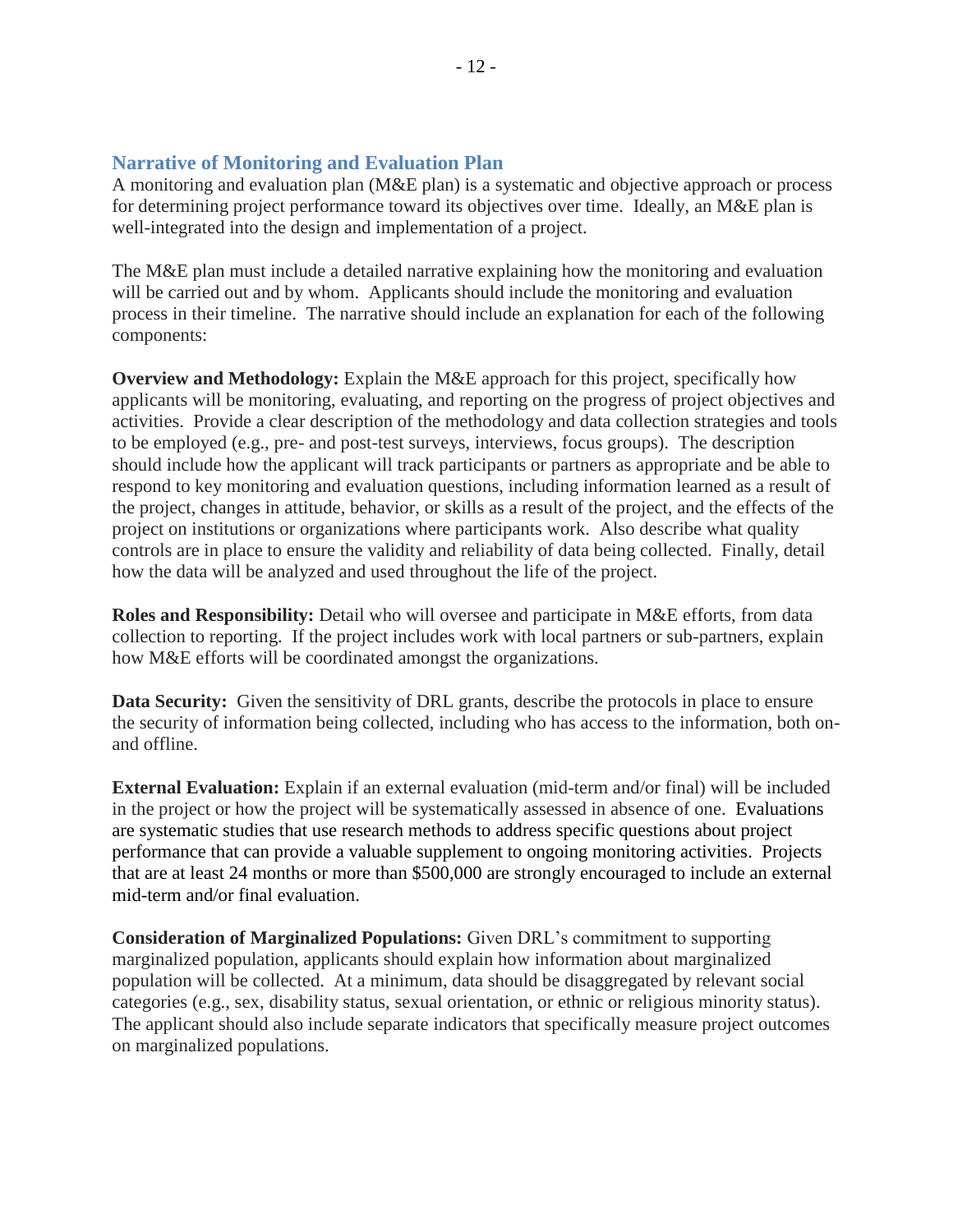# <span id="page-15-0"></span>**Monitoring and Evaluation Performance Indicator Table**

The M&E plan must also include a table with output- and outcome-based performance indicators, including the baselines and quarterly targets for each indicator; type of data disaggregation for the indicator, if applicable (disaggregation by sex, disability status, ethnic or religious minority status, or sexual orientation is required where applicable and appropriate); monitoring and evaluation data collection tools; data source; and frequency of monitoring and evaluation. Successful monitoring and evaluation depend on the following:

- Setting strategic objectives that are clear, specific, measurable, attainable, results-focused, and placed in a reasonable time frame;
- Linking project activities to stated strategic objectives as detailed in the logic model; and,
- Developing key performance indicators that include baselines and targets and measure realistic progress towards all strategic objectives and project activities as well as demonstrate sustainable impact beyond the life of the grant.

Strong monitoring and evaluation plans incorporate performance indicators for *all* project objectives and activities and include baselines and targets for each indicator. Performance indicators are ways to objectively observe project progress and measure the degree of success a project's planned activities have had in achieving the stated objectives. Performance indicators should address the direct products and services delivered by a project (defined as outputs), and the results of those products and services (defined as outcomes). Performance indicators should be clearly defined (i.e., explained how the indicators will be measured and reported) and in most cases quantifiable. Qualitative indicators, though more rare than quantitative indicators, are acceptable if they provide a reliable means to measure a particular phenomenon or attribute. A good guide for determining performance measures is the acronym SMART (Specific, Measureable, Attainable, Realistic, and Timely).

The Office of the Director of Foreign Assistance (F) requires all DRL grantees to report on standard indicators at the appropriate F Framework Governing Justly and Democratically (GJD) Element level. Therefore, applicants should review the F Framework GJD Indicators and include at least one of these indicators that is relevant to the proposal in the M&E plan. Information on and the list of standard indicators is provided at **<http://www.state.gov/f/indicators/>**. Please denote these indicators in the M&E plan with an asterisk.

Outputs, which are products and services delivered from the project activities, are often stated as an amount. Output data show the scope or size of project activities, but they cannot replace information about progress towards the project's outcomes or impact. Examples of project outputs include: 100 civil society organization members trained in organizational fundraising and 60 radio programs produced.

Outcomes, in contrast, represent the specific, realistic results of a project and are often measured as an extent of change. Outcomes may include progress toward expected project objectives or other results of the project. For example, a project's objective could be to increase the participation of female candidates in elections. One outcome of the project would be that after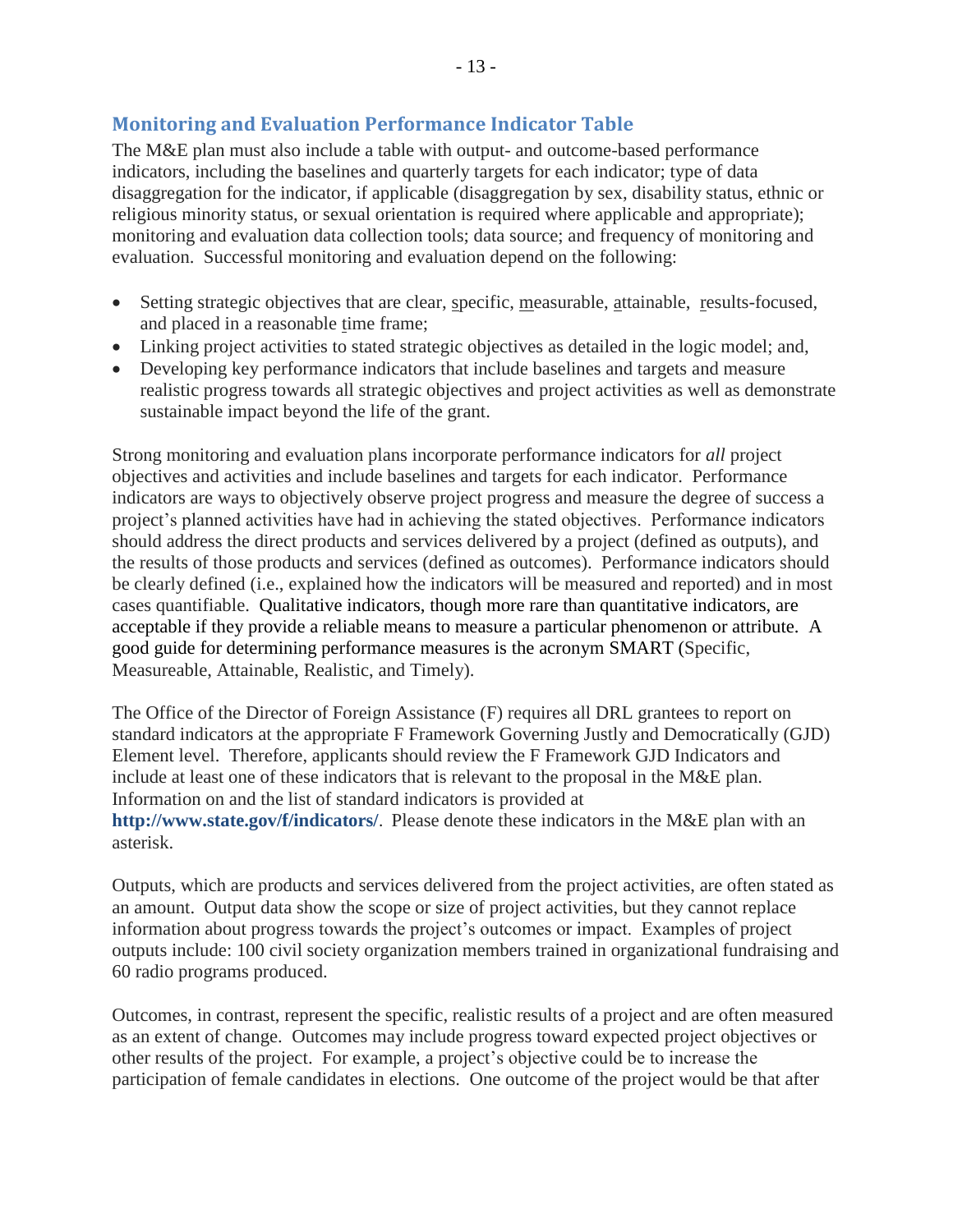receiving training on effective engagement in the political process, 40% of the female participants ran for a seat on the Parliament.

Applicants should also track and disaggregate data of participants by sex, where applicable, and include indicators that capture gender sensitivity. Similarly, projects that address issues affecting other traditionally marginalized populations, such as persons with disabilities, LGBTI persons, and ethnic and religious minorities, should track and disaggregate data of participants by those target populations, where applicable and appropriate. Applicants should include indicators that measure support for issues affecting marginalized populations.

For a more detailed explanation of DRL's expectations for the M&E plan, please review the DRL Monitoring and Evaluation Primer and sample Monitoring and Evaluation plan, found at **<http://www.state.gov/j/drl/p/c12302.htm>**.

## <span id="page-16-0"></span>**Budget Guidelines**

Applications will not be considered complete unless they include budgets that respond to the solicitation guidelines. Complete budgets will provide a detailed line-item budget outlining specific cost requirements for proposed activities as well as a summary budget and budget narrative. A minimum of three columns should be used to delineate the bureau funding request, cost-share by applicant, and total project funding. Complete applications will include a budget narrative to clarify and justify individual line-items (i.e., calculations of how the costs were derived per month or year, their necessity, and overall contribution to the project's costeffectiveness).

Please note: Grantees under DRL-funded projects are responsible for complying with all applicable tax treaties and federal, state, and local laws on tax withholding and reporting for project participants.

The three-column proposal line item budget should include the following components, in the suggested format below:

- **1.** Summary Budget
- **2.** Line-Item Budget

This budget is designed to serve as an example of the format for complete budget submissions and is NOT exhaustive. Individual line items included in each applicant's budget should reflect specific project activities.

#### **Before grants are awarded, DRL reserves the right to reduce, revise, or increase proposal budgets in accordance with the needs of DRL and availability of funds.**

#### <span id="page-16-1"></span>**Summary Budget**

Please include the applicant organization name, title and duration of the project, and the following: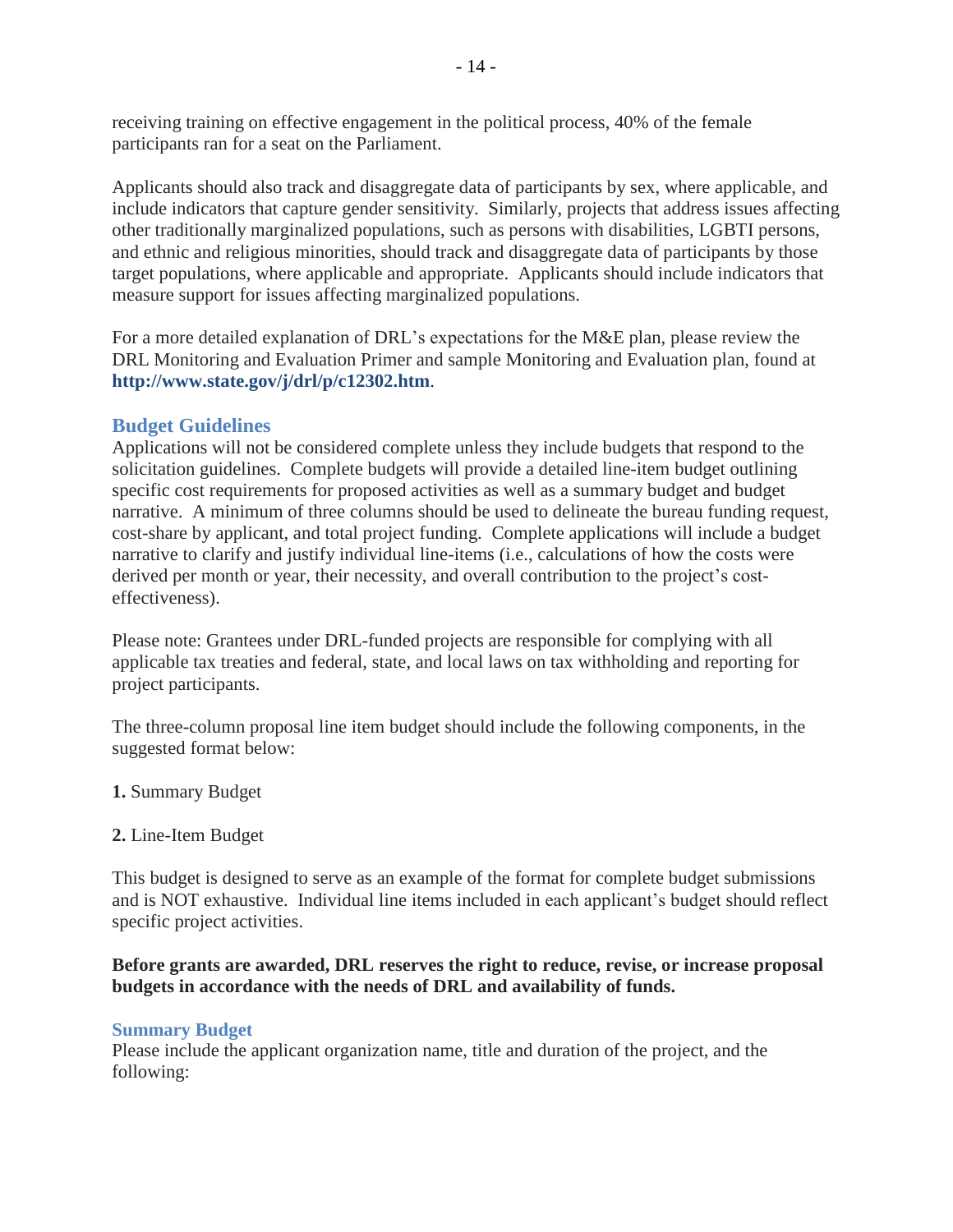All organizations, including those not offering any cost-sharing, should submit a budget, formatted to include three columns for each line item: DRL funding request, cost-share offered, and total funding. Sources of all cost-share offered in the application should be identified and explained in the budget narrative. When organizations have made a reasonable, good-faith effort to obtain cost sharing or are pursuing avenues to cost share, DRL encourages applicants to note this in the proposal.

Budgets should be arranged according to the example format below to clearly delineate costshare:

#### Summary Budget

|                                     | <b>DRL Request</b> | <b>Cost Share</b> | <b>Total</b> |
|-------------------------------------|--------------------|-------------------|--------------|
| A. Personnel                        |                    |                   |              |
| <b>B. Fringe Benefits</b>           |                    |                   |              |
| C. Travel                           |                    |                   |              |
| D. Equipment                        |                    |                   |              |
| <b>E.</b> Supplies                  |                    |                   |              |
| <b>F. Contractual</b>               |                    |                   |              |
| <b>G.</b> Construction              | N/A                |                   |              |
| <b>H. Other Direct Costs</b>        |                    |                   |              |
| <b>I. Total Direct Charges (sum</b> |                    |                   |              |
| $A-H$                               |                    |                   |              |
| <b>J. Indirect Charges</b>          |                    |                   |              |
| $K. Total (sum I-J)$                |                    |                   |              |

#### <span id="page-17-0"></span>**Line-item Budget**

|                          |                                                     |                              | <b>Unit Cost</b> |                              |          | <b>Requested</b>        | $Cost-$                      |  | Project      |
|--------------------------|-----------------------------------------------------|------------------------------|------------------|------------------------------|----------|-------------------------|------------------------------|--|--------------|
|                          |                                                     | Unit                         | <b>Number</b>    | <b>Amount</b>                | Rate     | Federal<br><b>Funds</b> | Share by<br><b>Applicant</b> |  | <b>Total</b> |
| $\mathbf{A}$             | <b>Personnel</b>                                    | months<br><b>or</b><br>years |                  | salary<br>(month or<br>year) | % effort |                         |                              |  |              |
| A.1                      | <b>US-Based personnel</b>                           |                              |                  |                              |          |                         |                              |  |              |
| A.1.1                    | Project Manager                                     |                              |                  |                              |          |                         |                              |  |              |
| A.1.2                    | Project Officer, etc.                               |                              |                  |                              |          |                         |                              |  |              |
| A.2                      | <b>Field Personnel</b>                              |                              |                  |                              |          |                         |                              |  |              |
| A.2.1                    | ie, etc.                                            |                              |                  |                              |          |                         |                              |  |              |
| A.2.2                    | ie, etc.                                            |                              |                  |                              |          |                         |                              |  |              |
|                          | <b>Subtotal Personnel</b>                           |                              |                  |                              |          |                         |                              |  |              |
| B                        | <b>Fringe Benefits</b>                              |                              |                  |                              |          |                         |                              |  |              |
| B.1                      | <b>US-Based Personnel Fringe</b><br><b>Benefits</b> |                              |                  |                              |          |                         |                              |  |              |
| B.2                      | Field Personnel Fringe Benefits                     |                              |                  |                              |          |                         |                              |  |              |
| Subtotal Fringe Benefits |                                                     |                              |                  |                              |          |                         |                              |  |              |
| C                        | <b>Travel</b>                                       | #<br>people                  | # days           | Cost                         |          |                         |                              |  |              |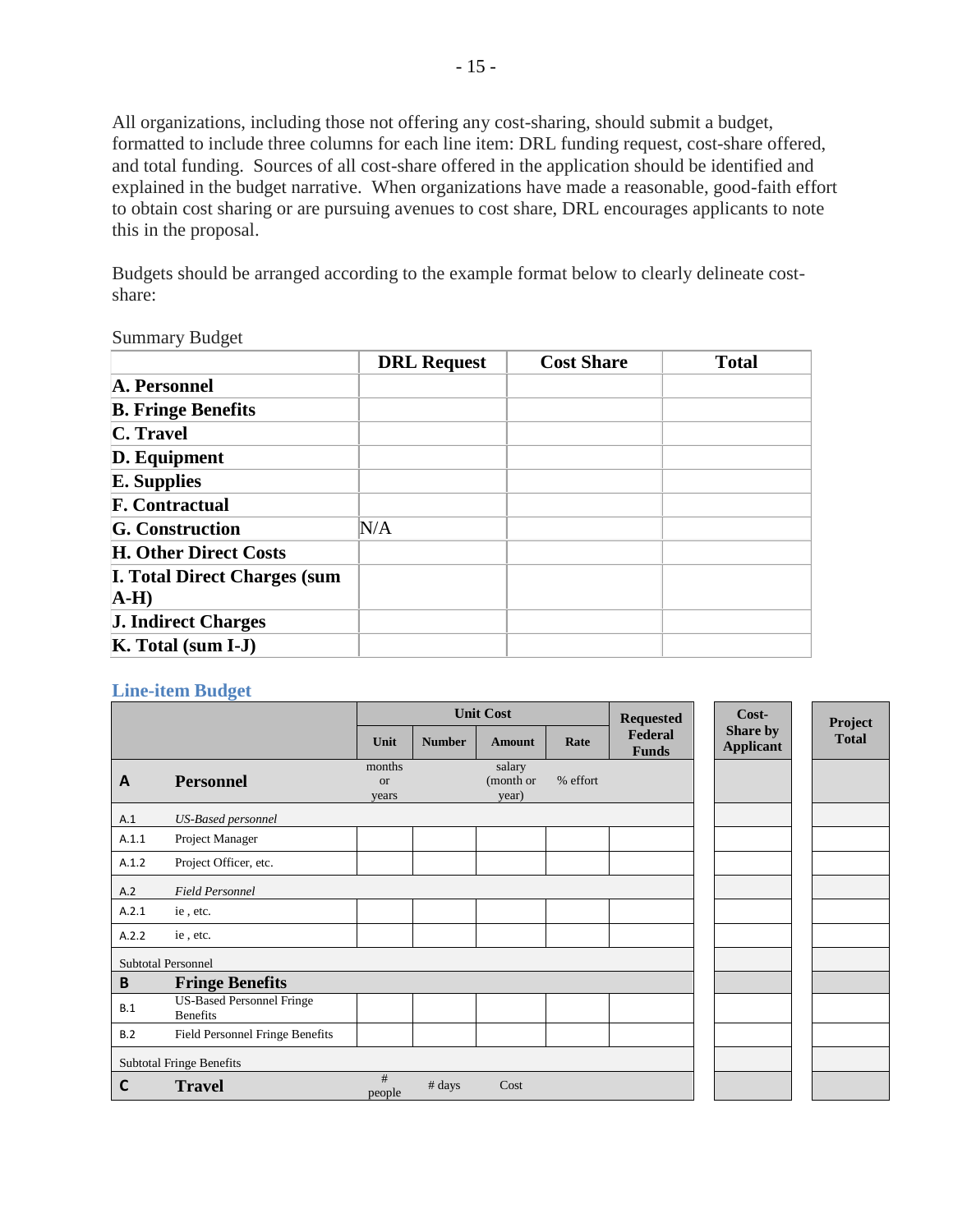| C.1                      | International airfare (fromto<br>/RT                                                                                                         |             |           |           |  |  |  |
|--------------------------|----------------------------------------------------------------------------------------------------------------------------------------------|-------------|-----------|-----------|--|--|--|
| C.1.1                    | Per diem (Country/City)                                                                                                                      |             |           |           |  |  |  |
| C.2                      | <b>Domestic Travel</b>                                                                                                                       |             |           |           |  |  |  |
| C.2.1                    | Airfare/ground transportation<br>(specify)                                                                                                   |             |           |           |  |  |  |
| C.2.2                    | Per diem, specify city/country                                                                                                               |             |           |           |  |  |  |
|                          | <b>Other Travel Costs (eg Baggage)</b><br>allowance, visas, immunizations,                                                                   |             |           |           |  |  |  |
| C.3                      | etc.)                                                                                                                                        |             |           |           |  |  |  |
| <b>Subtotal Travel</b>   |                                                                                                                                              |             |           |           |  |  |  |
| D                        | Equipment $(> $5,000$ per<br>unit)                                                                                                           |             | $#$ units | unit cost |  |  |  |
| D.1                      | (description, ie generators)                                                                                                                 |             |           |           |  |  |  |
| D.2                      | (description)                                                                                                                                |             |           |           |  |  |  |
|                          | Subtotal Equipment                                                                                                                           |             |           |           |  |  |  |
| E                        | <b>Supplies</b> $($5,000 per unit)$                                                                                                          |             | # units   | unit cost |  |  |  |
| E.1                      | (description)                                                                                                                                |             |           |           |  |  |  |
| <b>Subtotal Supplies</b> |                                                                                                                                              |             |           |           |  |  |  |
| F                        | <b>Contractual (Consultant</b>                                                                                                               |             |           |           |  |  |  |
| F.1                      | fees)<br>Contractual Sub grantee<br>$(NAME) - a separate excel tab$<br>can be used to show sub-award<br>budgets                              |             |           |           |  |  |  |
| F.1.1                    | Personnel                                                                                                                                    |             |           |           |  |  |  |
| F.1.2                    | Travel (if applicable)                                                                                                                       | #<br>people | # days    | Cost      |  |  |  |
| F.1.2.1                  | Airfare (from/to, /RT)                                                                                                                       |             |           |           |  |  |  |
| F.1.2.2                  | Per diem (Country/City)                                                                                                                      |             |           |           |  |  |  |
|                          | Subtotal sub grantee (NAME)                                                                                                                  |             |           |           |  |  |  |
|                          | <b>Subtotal Contractual</b>                                                                                                                  |             |           |           |  |  |  |
| G                        | Construction                                                                                                                                 |             |           |           |  |  |  |
| G.1                      | (description)                                                                                                                                |             |           |           |  |  |  |
| Н                        | <b>Other Direct Costs</b>                                                                                                                    |             |           |           |  |  |  |
| H.1                      | Communication - line item<br>breakdown for each<br>communication category such as<br>postage, telephone calls, faxes,<br>etc.                |             |           |           |  |  |  |
| H.2                      | Room Rental                                                                                                                                  |             |           |           |  |  |  |
| H.3                      | Interpreters                                                                                                                                 |             |           |           |  |  |  |
| H.4                      | <b>Audit Costs</b>                                                                                                                           |             |           |           |  |  |  |
| H.5                      | Additional lines for other itemized<br>costs as needed                                                                                       |             |           |           |  |  |  |
| I                        | <b>Total Direct Costs</b>                                                                                                                    |             |           |           |  |  |  |
| J                        | <b>Indirect Costs</b><br>(NICRA %, Final, Pre-<br>determined, Provisional, and Basis<br>or 10% de minimus based on<br>modified direct costs) |             |           |           |  |  |  |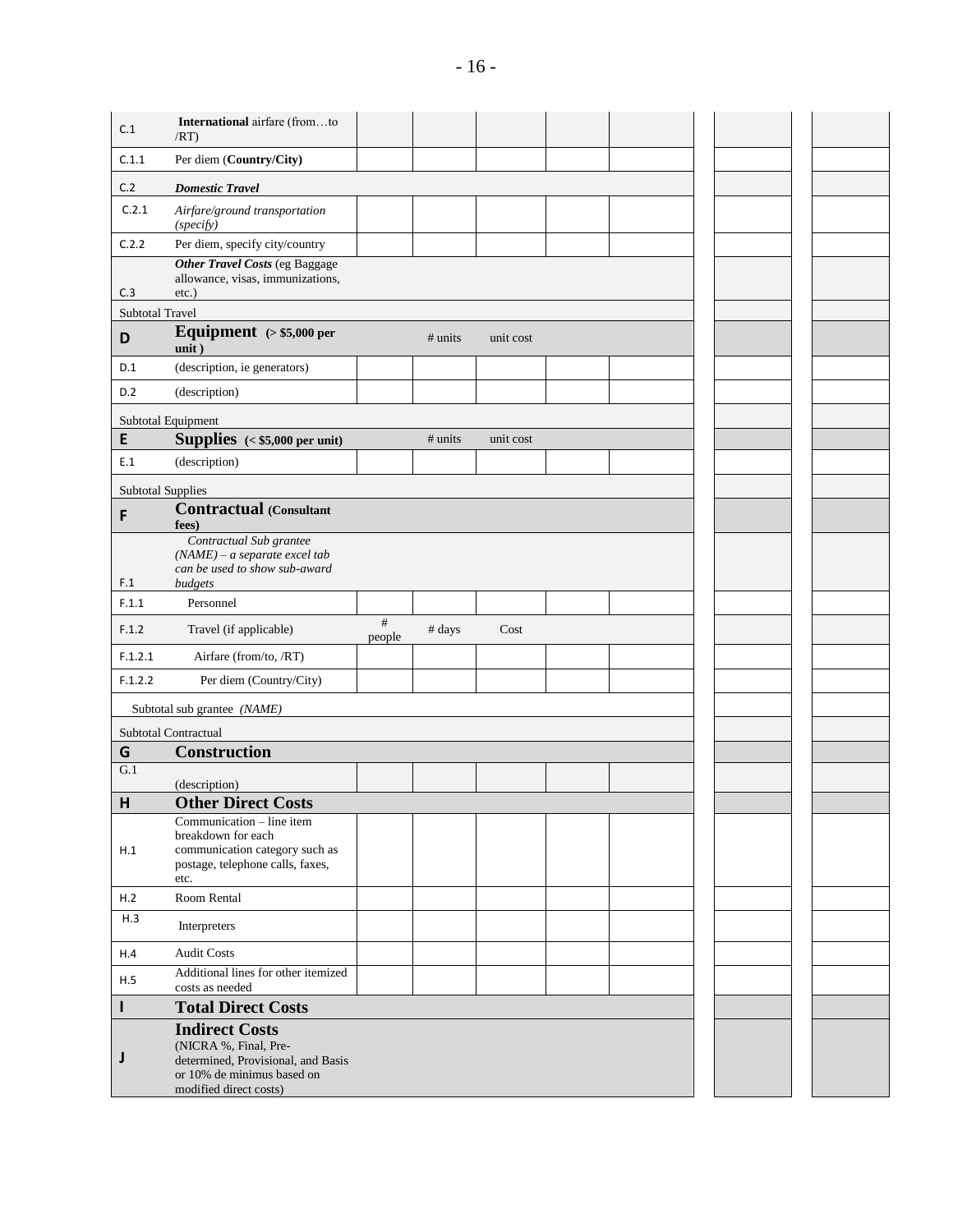#### **K Total Project Cost** (must match award amount)

**A. Personnel** – In general, employees receiving benefits from the applicant organization are considered staff. Consultants hired to assist with the project who do not receive benefits should be included under Contractual. Identify staffing requirements by each position title and brief description of duties. Each staff member's salary calculation should include the annual/base salary of each position, percentage of time and number of months devoted to the project. (e.g., Administrative Director:  $$30,000/\text{year} \times 25\% \times 8.5 \text{ months}$ ; calculation:  $$30,000/12 = $2,500 \times 10^{-10} \text{ cm}$ 25% x 8.5 months =  $$5,312$ .). This can be in the budget narrative if the organization prefers.

**B. Fringe Benefits** - State benefit costs separately from salary costs and explain how benefits are computed for each category of employee (specify type and rate).

**C. Travel** - Staff and any participant travel:

- 1) International airfare
- 2) In-country travel overseas
- 3) Domestic travel in the United States, if any

4) Per diem/maintenance: includes lodging, meals and incidentals for both participant and staff travel. Rates of maximum allowances for U.S. and foreign travel are available from the following website: **<http://www.gsa.gov/portal/category/21287>** and **[https://aoprals.state.gov/content.asp?content\\_id=184&menu\\_id=78](https://aoprals.state.gov/content.asp?content_id=184&menu_id=78)**. Per diem rates may not exceed the published U.S. government allowance rates; however, institutions may use per diem rates lower than official government rates.

Please explain differences in fares among travelers on the same routes (e.g., project staff member traveling for three weeks whose fare is higher than that of staff member traveling for four months). Please note that all travel, where applicable, must be in compliance with the Fly America Act. For more information see **<http://www.gsa.gov/portal/content/103191>**.

**D. Equipment** – Equipment is defined as having a per unit cost of \$5,000 and a service life of more than one year. If the item meets these criteria than all federal procurement policies and procedures must be followed. If an item does not meet these criteria it is considered a supply. Please provide justification for any equipment purchase/rental.

**E. Supplies** - List items separately using unit costs (and the percentage of each unit cost being charged to the grant) for photocopying, postage, telephone/fax, printing, and office supplies (for example, Telephone:  $$50/month \times 50\% = $25/month \times 12 months$ .

## **F. Contractual** –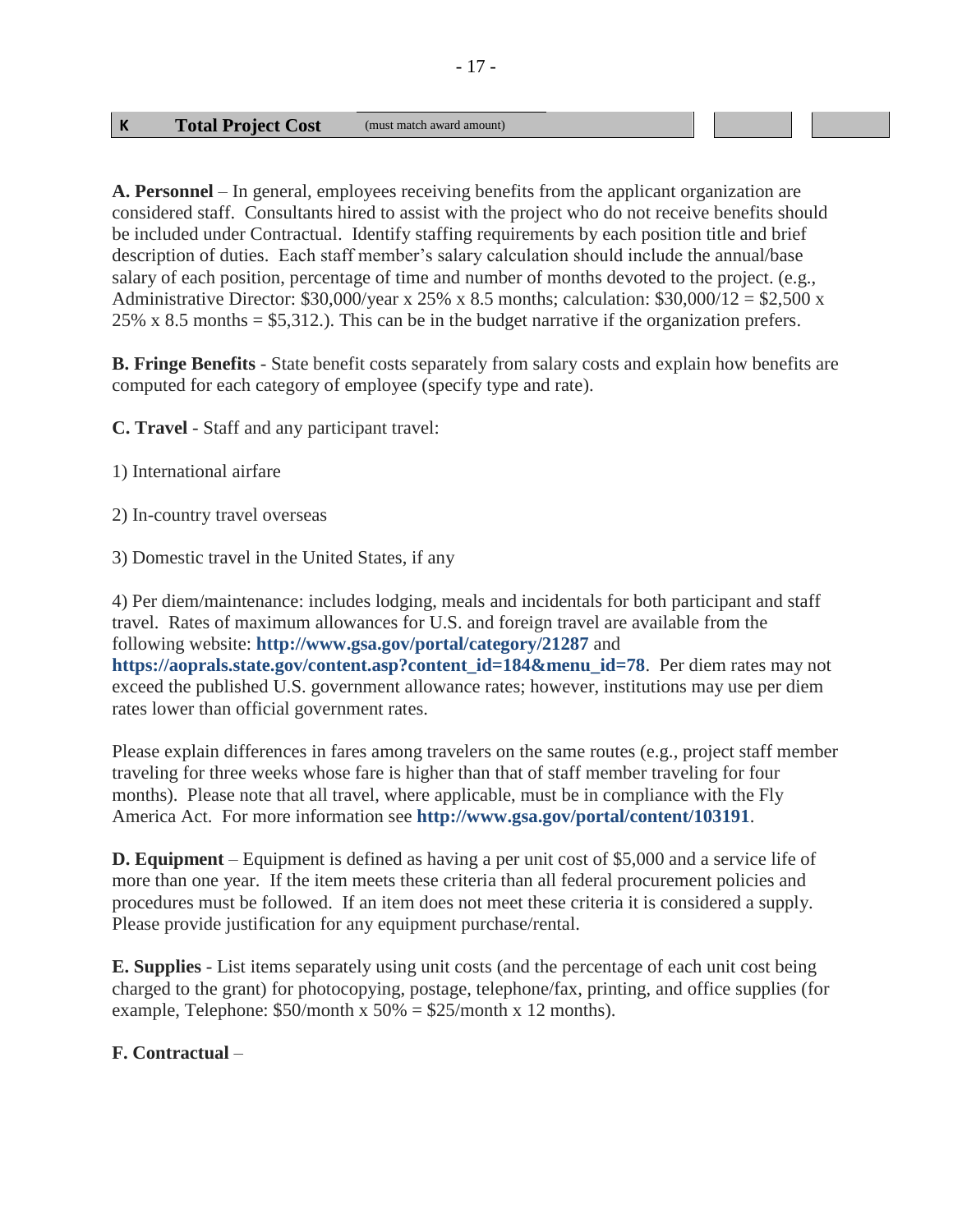**a) Subgrants** – For each subgrant/contract please provide a detailed line item breakdown explaining specific services. In the subgrant budgets, provide the same level of detail for personnel, travel, supplies, equipment, direct costs, and fringe benefits required of the direct applicant. If indirect is charged on a subgrant please include a NICRA. Please note that a subgrantee who receives equal to or more than \$25,000 is required to have a UEI number. Please visit **[www.fsrs.gov](http://www.fsrs.gov/)** for more information.

Subgrants of up to \$150,000 may be provided as a fixed amount award with prior written approval from the Department's warranted grants officer, per 2 CFR 200.332. Any changes in principal investigator, project leader, project partner, or scope of effort must also receive the prior written approval from the Department's warranted grants officer, per 2 CFR 200.201. Per 2 CFR 200.201, fixed amount awards may be used if the project scope is specific and if adequate cost, historical, or unit pricing data is available to establish a fixed amount award based on a reasonable estimate of actual cost. Payments are based on meeting specific requirements of the award. Accountability is based on performance and results. At the completion of the fixed amount award, the organization must certify in writing that the project or activity was completed or the level of effort was expended. If the required level of activity or effort was not carried out, the amount of the fixed amount award must be adjusted.

Please Note: it is the applicant's responsibility to ensure that proposed sub-awardees are eligible for U.S. government funding.

**b) Consultant Fees** – For example lecture fees, honoraria, travel, and per diem for outside speakers or external evaluators: list number of people and rates per day (for example, 2 x \$150/day x 2 days).

Please note: organizations must adhere to its own documented procurement procedures, which must reflect applicable U.S. State, local, and tribal laws and regulations, provided that the procurements conform to applicable U.S. Federal law and the standards identified in 2 CFR 200.318 through 2 CFR 200.326.

**G. Construction** – Due to the nature of DRL projects, construction costs are generally not allowable or applicable.

**H. Other Direct Costs** – these will vary depending on the nature of the project. The inclusion of each should be justified in the budget narrative. Single audit or 2 CFR 200 Subpart F audit costs can be included if they are not part of the indirect pool and only the portion of the cost associated with this project.

**J. Indirect Charges** – An organization with a NICRA should include a copy of the cost-rate agreement. Applicants should indicate in the proposal budget how the rate is applied (eg to direct administrative expenses, to all direct costs, to wages and salaries only, etc.) and if any of the rate will be cost-shared. DRL generally does not pay indirect costs against participant expenses, but each case may vary. Organizations claiming indirect costs should have an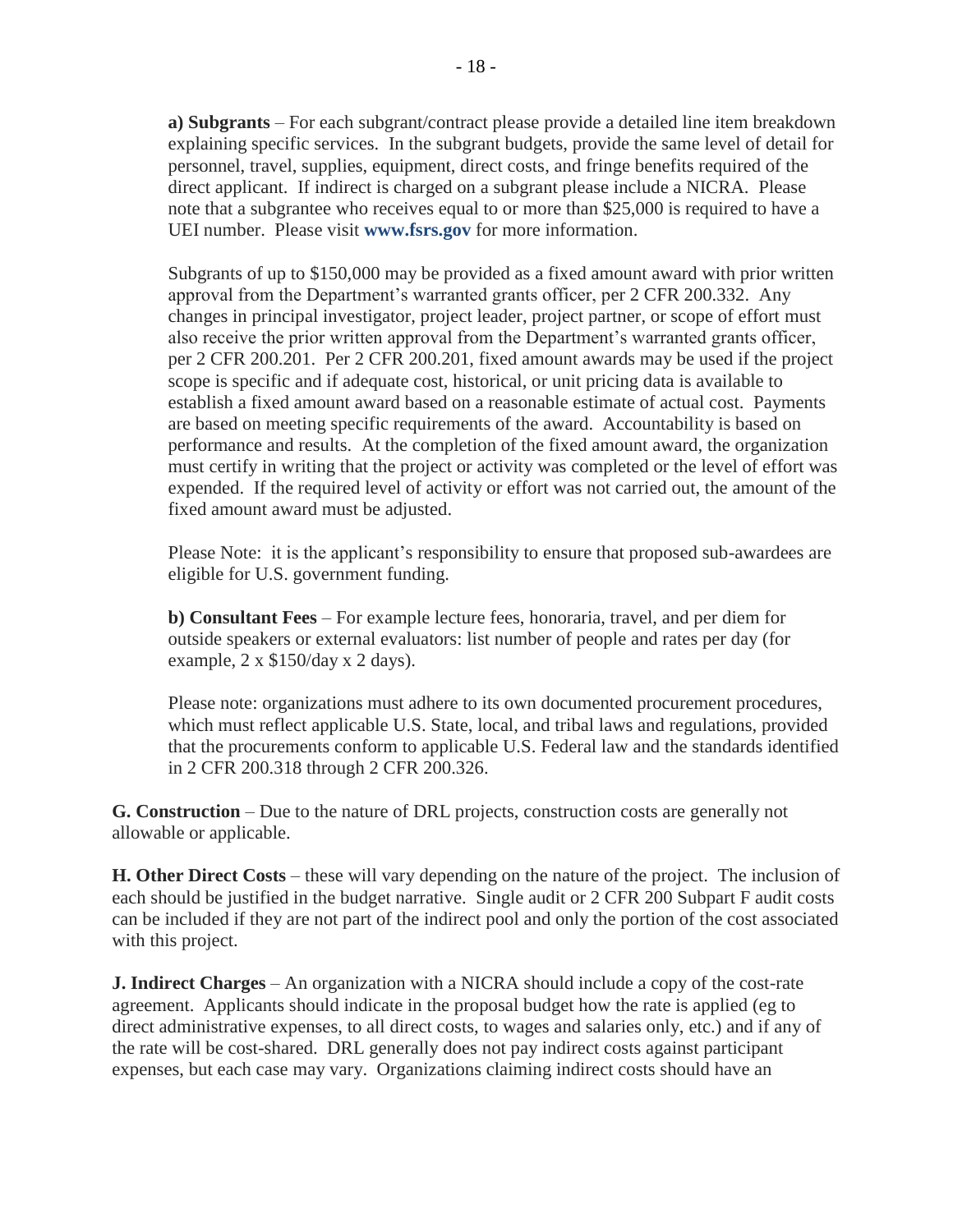established NICRA. If subgrantees are claiming indirect costs, they should have an established NICRA that is also submitted with the proposal package.

Per 2 CFR 200.414, any non-Federal entity that has never received a negotiated indirect cost rate, except for those non-Federal entities described in Appendix VII to Part 200—States and Local Government and Indian Tribe Indirect Cost Proposals, paragraph D.1.b, may elect to charge a de minimis rate of 10% of modified total direct costs (MTDC) which may be used indefinitely. Per 2 CFR 200.68, MTDC means all direct salaries and wages, applicable fringe benefits, materials and supplies, services, travel, and up to the first \$25,000 of each subaward (regardless of the period of performance of the subawards under the award). MTDC excludes equipment, capital expenditures, charges for patient care, rental costs, tuition remission, scholarships and fellowships, participant support costs and the portion of each subaward in excess of \$25,000. Other items may only be excluded when necessary to avoid a serious inequity in the distribution of indirect costs, and with the approval of the cognizant agency for indirect costs. The budget narrative should include what costs will be covered if using the 10% de minimis indirect rate.

As described in 2 CFR 200.403, factors affecting allowability of costs, costs must be consistently charged as either indirect or direct costs, but may not be double charged or inconsistently charged as both. If chosen, this methodology once elected must be used consistently for all Federal awards until such time as a non-Federal entity chooses to negotiate for a rate, which the non-Federal entity may apply to do at any time.

**Cost Share -** Cost-sharing is the portion of project cost not borne by the Federal Government. DRL encourages but does not require cost-sharing, which may be in the form of allowable direct or indirect costs and offered by the applicant and/or in-country partners. Applicants should consider all types of cost-sharing, including in-kind and public-private partnerships. Examples include the use of office space owned by other entities; donated or borrowed supplies and equipment; (non-federal) sponsored travel costs; waived indirect costs; and project activities, translations, or consultations conducted by qualified volunteers. The values of offered cost-share should be reported in accordance with (the applicable cost principles outlined in) 2 CFR 200.306. *Other federal funding does not constitute cost-sharing.*

Explanation of contributions should be included, whether cash or in-kind. Assign a monetary value in U.S. dollars to each in-kind contribution. If the proposed project is a component of a larger project, identify other funding sources for the proposal and indicate the specific funding amount to be provided by those sources. In addition, it is recommended that the budget narrative address the overall cost-effectiveness of the proposal, including leveraging of institutional or other resources.

Please note: DRL projects do not require cost share, but if it is included then the recipient must maintain written records to support all allowable costs that are claimed as its contribution to costshare, as well as costs to be paid by the Federal government. Such records are subject to audit. In the event the recipient does not meet the minimum amount of cost-sharing as stipulated in the recipient's budget, DRL's contribution may be reduced in proportion to the recipient's contribution.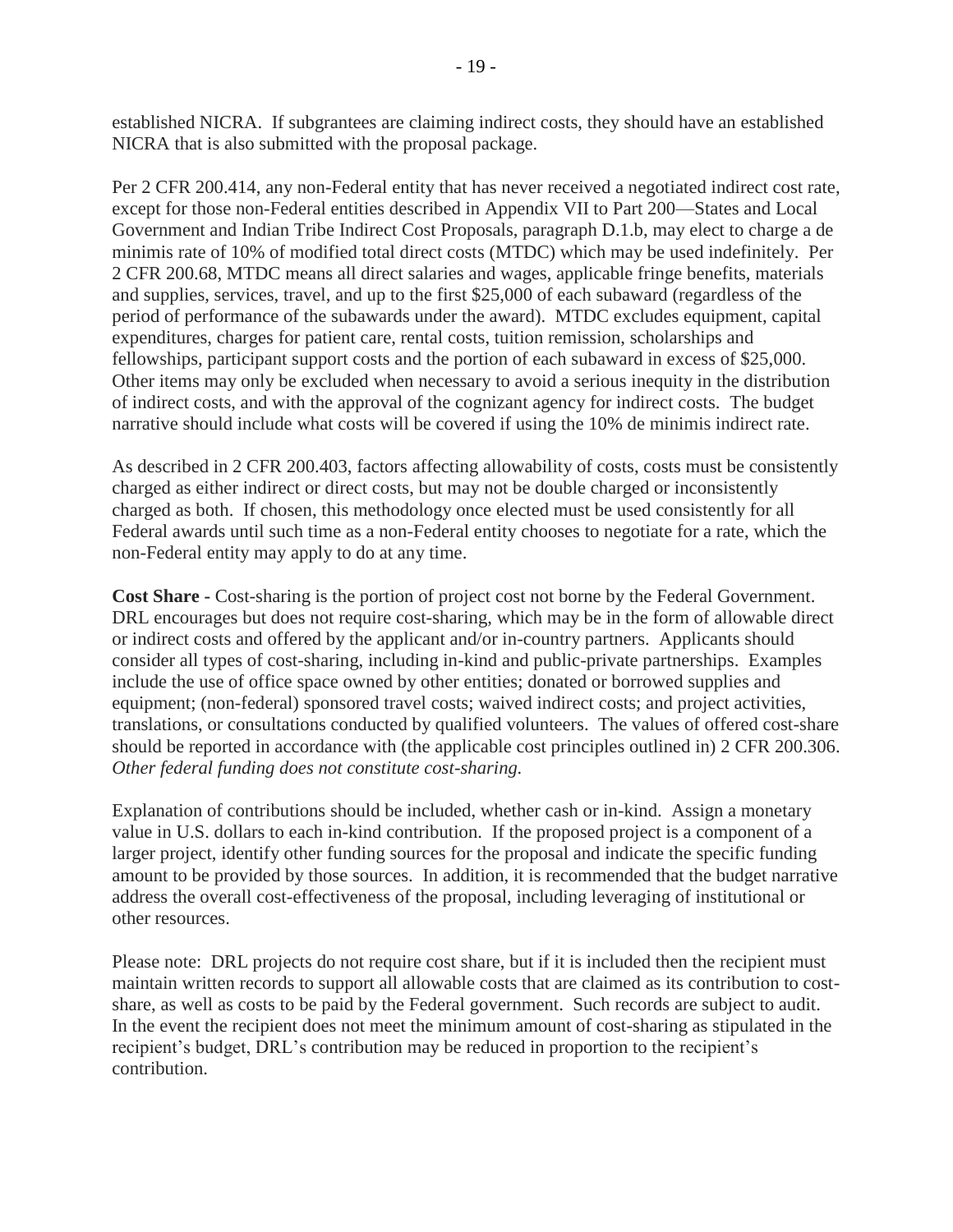#### <span id="page-22-0"></span>**Other Budget Guidelines**

DRL will consider budgeted line-items for the following:

- External evaluations to assess the project's impact (costs must be built into the overall original budget proposal and must be reasonable);

 $-20-$ 

- Costs associated with an internal evaluation conducted by the grantee (costs must be built into the overall original budget proposal and must be reasonable);
- Visa fees and immunizations associated with project travel; and,
- Other justified reasonable costs necessary for achievement of project objectives as allowable by 2 CFR 200.

DRL does not pay for the following, under any circumstances:

- Incurred before or after the specified dates of the grant (unless prior approval received);
- Projects designed to advocate policy views or positions of foreign governments or views of a particular political faction;
- Alcoholic beverages; and,
- Costs of entertainment, including amusement, diversion, and social activities and any associated costs are unallowable, except where specific costs that might otherwise be considered entertainment have a programmatic purpose and are authorized either in the approved budget for the Federal award or with prior written approval of the warranted Grants Officer.

#### <span id="page-22-1"></span>**Audits**

The recipient's proposal should include the cost of an audit that:

- 1) Complies with the requirements of 2 CFR 200 Subpart F "Audit Requirements;"
- 2) Complies with the requirements of American Institute of Certified Public Accountants (AICPA) Statement of Position (SOP) No. 92-9, "Audits of Not-for-Profit Organizations Receiving Federal Awards;"
- 3) Complies with AICPA Codification of Statements on Auditing Standards AU Section 551, "Reporting on Information Accompanying the Basic Financial Statements in Auditor-Submitted Documents," where applicable. When the U.S. Department of State is the largest direct source of Federal financial assistance (i.e., the cognizant Federal Agency) and indirect costs are charged to Federal grants, a supplemental schedule of indirect cost computation is required;
- 4) A non-Federal entity that expends \$750,000 or more during the non-Federal entity's fiscal year in Federal awards must have a single or program-specific audit conducted for that year in accordance with the provisions of 2 CFR 200 subpart F.

*The audit costs shall be identified by 2 CFR 200.425.*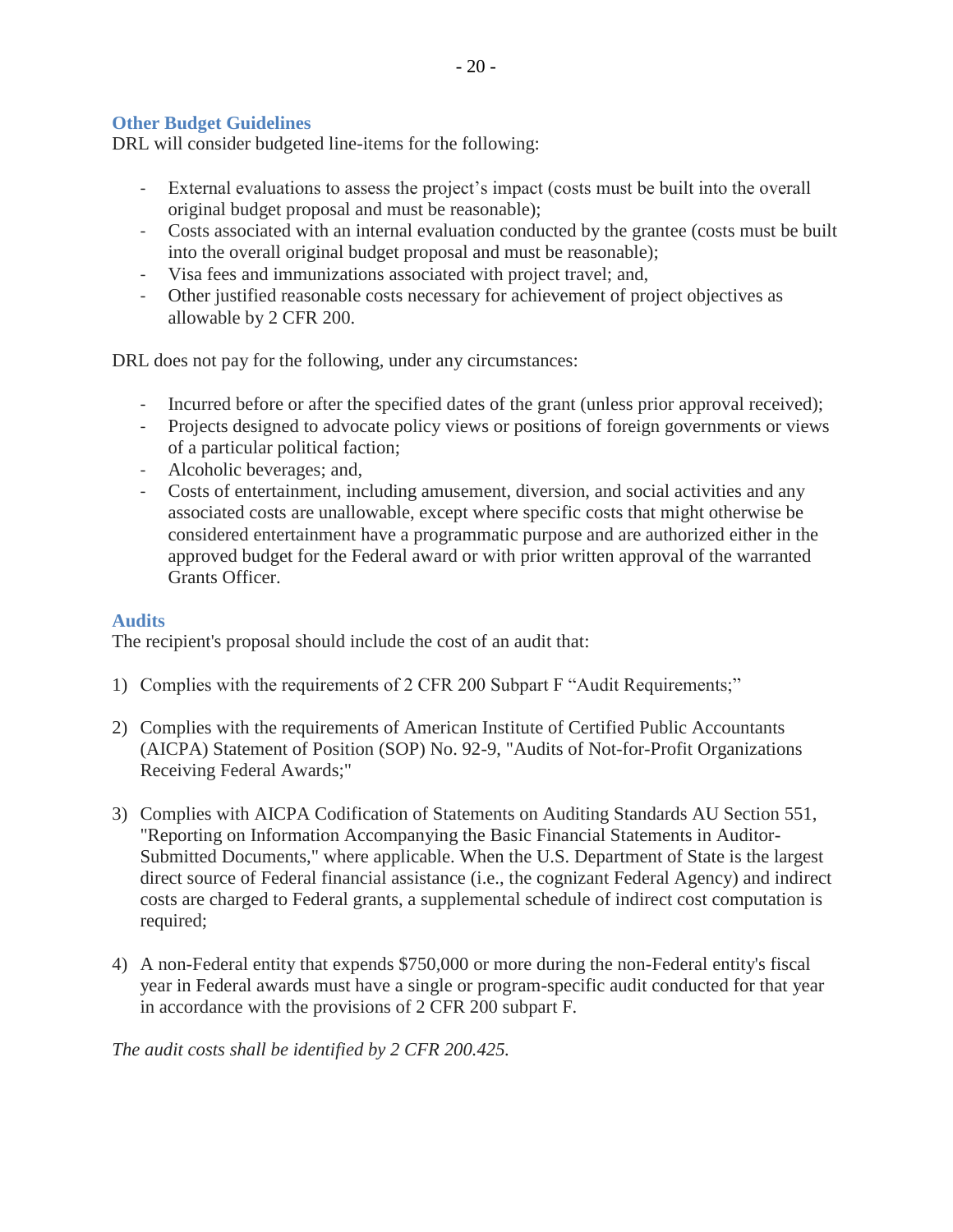## <span id="page-23-0"></span>**Proposal Submission Instructions**

The U.S. Department of State requires proposals be submitted electronically via **[www.grantsolutions.gov](http://www.grantsolutions.gov/)** or **[www.grants.gov](http://www.grants.gov/)** . Both systems require registration by the applying organization. *Please note: the Grants.gov registration process can take 10 business days or longer, even if all registration steps are completed in a timely manner.* 

**It is the responsibility of the applicant to ensure that it has an active registration in GrantSolutions.gov or Grants.gov and that an application has been received by GrantSolutions.gov or Grants.gov in its entirety. DRL bears no responsibility for applicants not being registered before the due date or for data errors resulting from transmission or conversion processes.** 

**GrantSolutions.gov is highly recommended for submission of all applications and is DRL's preferred choice for receiving applications.**

Faxed, couriered, or emailed documents will generally not be accepted. Reasonable accommodations may, in appropriate circumstances, be provided to applicants with disabilities or for security reasons. Applicants must follow all formatting instructions in the applicable NOFO and these instructions.

#### <span id="page-23-1"></span>**GrantSolutions.gov Applications**

All applicants are strongly encouraged to submit applications via **[www.grantsolutions.gov](http://www.grantsolutions.gov/)**.

Applicants using GrantSolutions.gov for the first time should complete their "New Organization Registration" as soon as possible. This process must be completed before an application can be submitted. Registration with GrantSolutions.gov usually occurs directly after an applicant submits their registration. To register with GrantSolutions.gov, click "Login to GrantSolutions" and follow the "First Time Users" link to the "New Organization Registration Page." There are different ways to register your organization, click on the link that fits best.

Upon completion of a successful electronic application submission, the GrantSolutions system will provide the applicant with a confirmation page indicating the date and time (Eastern Time) of the electronic application submission as well as an official Application Number. This confirmation page will also provide a listing of all items that constitute the final application submission. Please save this page for your records.

Late applications are neither reviewed nor considered unless the DRL point of contact listed in the NOFO is contacted prior to the deadline and is provided with evidence of system errors caused by GrantSolutions.gov that is outside of the applicants' control and is the sole reason for a late submission.

Applicants should not expect a separate notification from DRL upon receiving their application.

GrantSolutions.gov Help Desk:

For assistance with GrantSolutions.gov accounts and technical issues related to the system,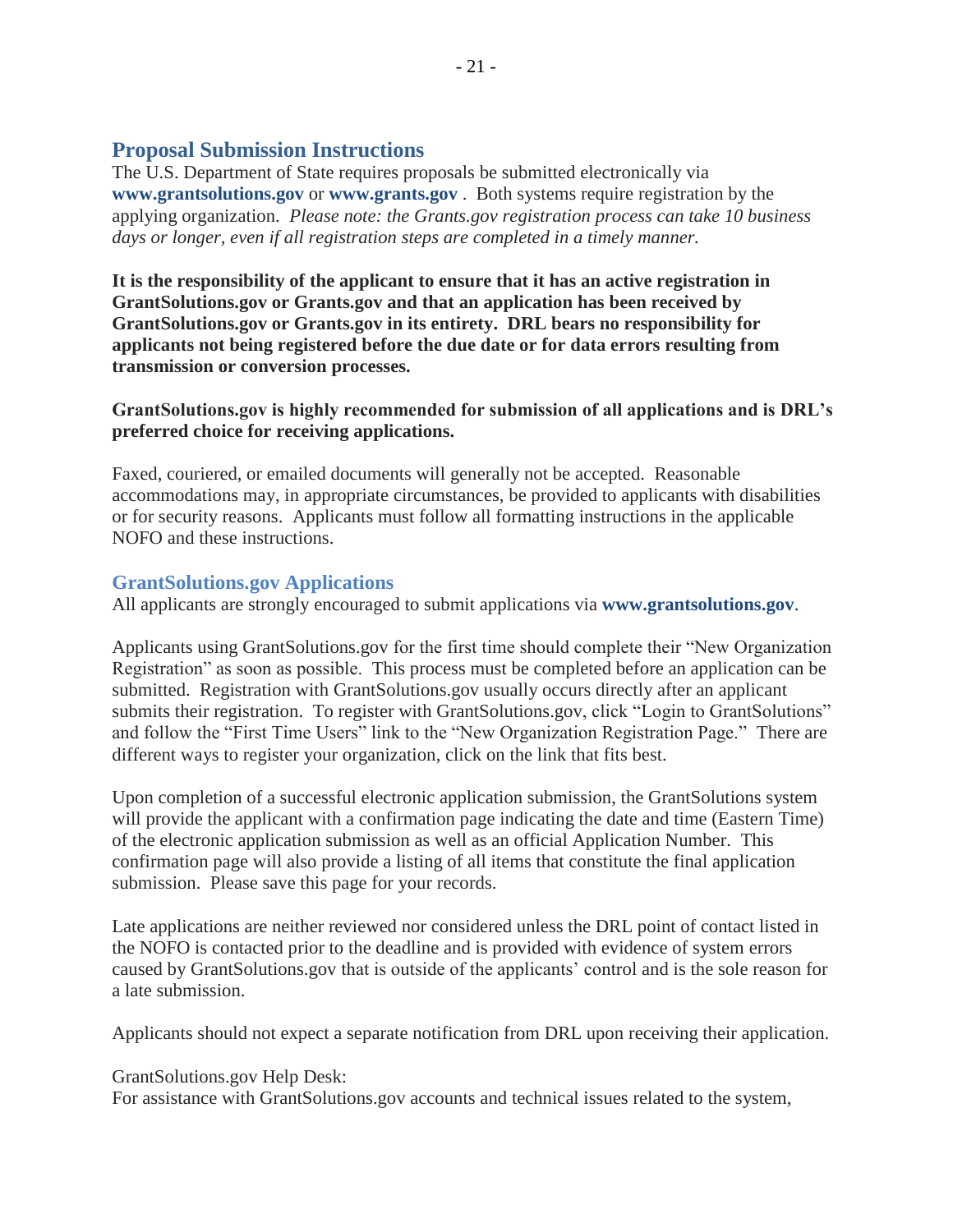please contact Customer Support at **[help@grantsolutions.gov](mailto:help@grantsolutions.gov)** or call 1-866-577-0771 (toll charges for international callers) or  $1-202-401-5282$ . Customer Support is available  $8 AM - 6$ PM EST, Monday – Friday, except federal holidays.

## <span id="page-24-0"></span>**Grants.gov Applications**

Applicants who do not submit applications via GrantSolutions.gov may submit via **[www.grants.gov](http://www.grants.gov/)**. It is DRL's preference that applications be submitted through GrantSolutions.gov.

Please be advised that completing all the necessary registration steps for obtaining a username and password from Grants.gov **can take more than two weeks.**

Please refer to the Grants.gov website for definitions of various "application statuses" and the difference between a submission receipt and a submission validation. Applicants will receive a validation e-mail from Grants.gov upon the successful submission of an application. Validation of an electronic submission via Grants.gov can take up to two business days.

Late applications are neither reviewed nor considered unless the DRL point of contact listed in the NOFO is contacted prior to the deadline and is provided with evidence of system errors caused by GrantSolutions.gov that is outside of the applicants' control and is the sole reason for a late submission.

Applicants should not expect a separate notification from DRL upon receiving their application.

#### Grants.gov Helpdesk:

For assistance with Grants.gov, please call the Contact Center at 1-800-518-4726 or email **[support@grants.gov](mailto:support@grants.gov)**. The Contact Center is available 24 hours a day, seven days a week, except federal holidays.

## <span id="page-24-1"></span>**Proposal Review Process**

DRL strives to ensure each application receives a balanced evaluation by a DRL Review Panel. The Department's Office of Acquisitions Management (AQM) will determine technical eligibility for all applications. All technically eligible applications for a given solicitation are then reviewed against the same seven criteria, which includes quality of project idea, project planning/ability to achieve objectives, institution's record and capacity, inclusive programming, cost effectiveness, multiplier effect/sustainability, and project monitoring and evaluation.

Additionally, the Panel will evaluate how the application meets the solicitation request, U.S. foreign policy goals, and the priority needs of DRL overall. DRL may also take into consideration the balance of the current portfolio of active projects, including if there is a need for geographic or thematic diversity.

In most cases, the DRL Review Panel includes representatives from DRL, the appropriate Department of State regional bureau (which includes feedback from US embassies), as well as U.S. Agency for International Development (USAID) (which includes feedback from USAID missions). In some cases, additional panelists may participate, including from other Department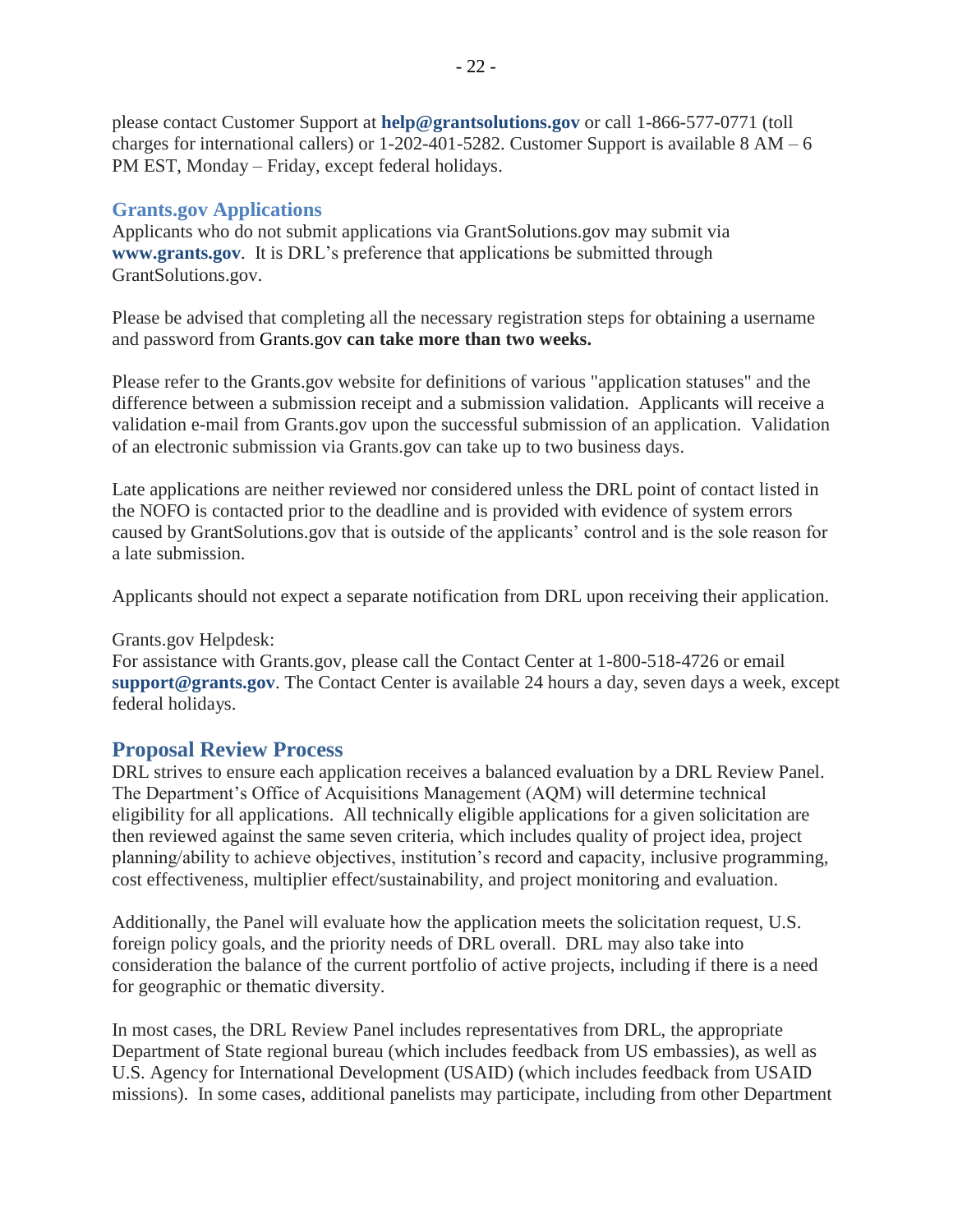of State bureaus or offices, U.S. government departments, agencies, or boards, representatives from partner governments, or representatives from entities that are in a public-private partnership with DRL. At the end of discussion on an application, the Panel votes on recommending the application for approval by the DRL Assistant Secretary. If more applications are ultimately recommended for approval than DRL has funding available for, the Panel will rank the recommended applications in priority order for consideration by the DRL Assistant Secretary. The Grants Officer Representative (GOR) for the eventual award does not vote on the panel. All Panelists must sign non-disclosure agreements and conflicts of interest agreements.

DRL Review Panels may provide conditions and recommendations on applications to enhance the proposed project, which must be addressed by the applicant before further consideration of the award. To ensure effective use of DRL funds, conditions or recommendations may include requests to increase, decrease, clarify, and/or justify costs and project activities.

With the exception of technical submission questions, during the solicitation period U.S. Department of State staff in Washington and overseas shall not discuss competing applications with applicants until the review process has been completed and rejection and approval letters have been transmitted.

For further information on the DRL grants process, please see the DRL website: **<http://www.state.gov/j/drl/p/index.htm>**

#### <span id="page-25-0"></span>**Proposal Review Criteria**

Applications should address the seven specific criteria outlined in the NOFO described below. Panelists will judge each application individually against the following criteria, listed below in order of importance, and not against competing applications.

#### <span id="page-25-1"></span>**Quality of Project Idea**

Applications should be responsive to the solicitation, appropriate in the country/regional context, and should exhibit originality, substance, precision, and relevance to DRL's mission of promoting human rights and democracy. DRL prioritizes innovative and creative approaches rather than projects that simply duplicate or add to efforts by other entities. This does not exclude projects that clearly build off existing successful projects in a new and innovative way from consideration. In countries where similar activities are already taking place, an explanation should be provided as to how new activities will not duplicate or merely add to existing activities and how these efforts will be coordinated.

#### <span id="page-25-2"></span>**Project Planning/Ability to Achieve Objectives**

A strong application will include a clear articulation of how the proposed project activities contribute to the overall project objectives, and each activity will be clearly developed and detailed. A comprehensive monthly work plan should demonstrate substantive undertakings and the logistical capacity of the organization. Objectives should be ambitious, yet measurable results-focused and achievable in a reasonable time frame. A complete application must include a logic model to demonstrate how the project will have an impact on its proposed objectives. Applications should address how the project will engage relevant stakeholders and should identify local partners as appropriate. If local partners have been identified, DRL strongly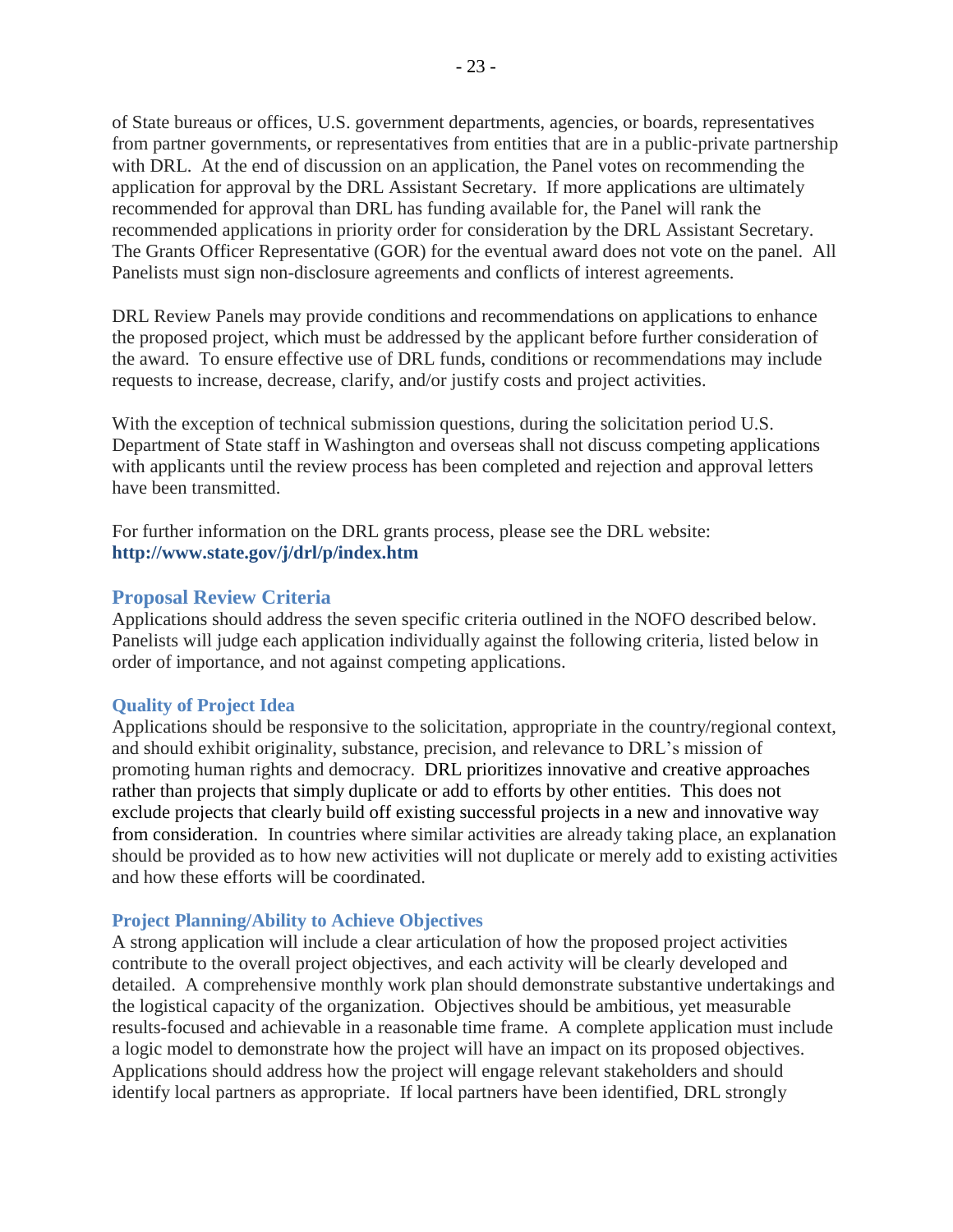encourages applicants to submit letters of support from proposed in-country partners. Additionally, applicants should describe the division of labor among the direct applicant and any local partners. If applicable, applications should identify target areas for activities, target participant groups or selection criteria for participants, and the specific roles of subawardees, among other pertinent details. In particularly challenging operating environments, applications should include contingency plans for overcoming potential difficulties in executing the original work plan and address any operational or programmatic security concerns and how they will be addressed.

#### <span id="page-26-0"></span>**Institution's Record and Capacity**

DRL will consider the past performance of prior recipients and the demonstrated potential of new applicants. Applications should demonstrate an institutional record of successful democracy and human rights programs, including responsible fiscal management and full compliance with all reporting requirements for past grants. Proposed personnel and institutional resources should be adequate and appropriate to achieve the project's objectives.

#### <span id="page-26-1"></span>**Inclusive Programing**

DRL strives to ensure its projects advance the rights and uphold the dignity of the most at risk and vulnerable populations, including women, youth, people with disabilities, members of racial and ethnic or religious minority groups, and LGBTI persons. To the extent possible, applicants should identify and address considerations to support these populations in all proposed project activities and objectives, and should provide specific means, measures, and corresponding targets to include them as appropriate. Applicants should provide strong justifications if unable to incorporate the most at risk and vulnerable populations within proposed project activities and objectives. Applications that do not include this will not be considered highly competitive in this category.

#### <span id="page-26-2"></span>**Cost Effectiveness**

DRL strongly encourages applicants to clearly demonstrate project cost-effectiveness in their application, including examples of leveraging institutional and other resources. However, costsharing or other examples of leveraging other resources is not required and does not need to be included in the budget. Inclusion in the budget does not result in additional points awarded during the review process. Budgets however should have low and/or reasonable overhead and administration costs and applicants should provide clear explanations and justifications for these costs in relation to the work involved. All budget items should be clearly explained and justified to demonstrate its necessity, appropriateness, and its link to the project objectives.

Please note: if cost-share is included in the budget then the recipient must maintain written records to support all allowable costs that are claimed as its contribution to cost-share, as well as costs to be paid by the Federal government. Such records are subject to audit. In the event the recipient does not meet the minimum amount of cost-sharing as stipulated in the recipient's budget, DRL's contribution may be reduced in proportion to the recipient's contribution.

#### <span id="page-26-3"></span>**Multiplier Effect/Sustainability**

Applications should clearly delineate how elements of the project will have a multiplier effect and be sustainable beyond the life of the grant. A good multiplier effect will have an impact beyond the direct beneficiaries of the grant (e.g. participants trained under a grant go on to train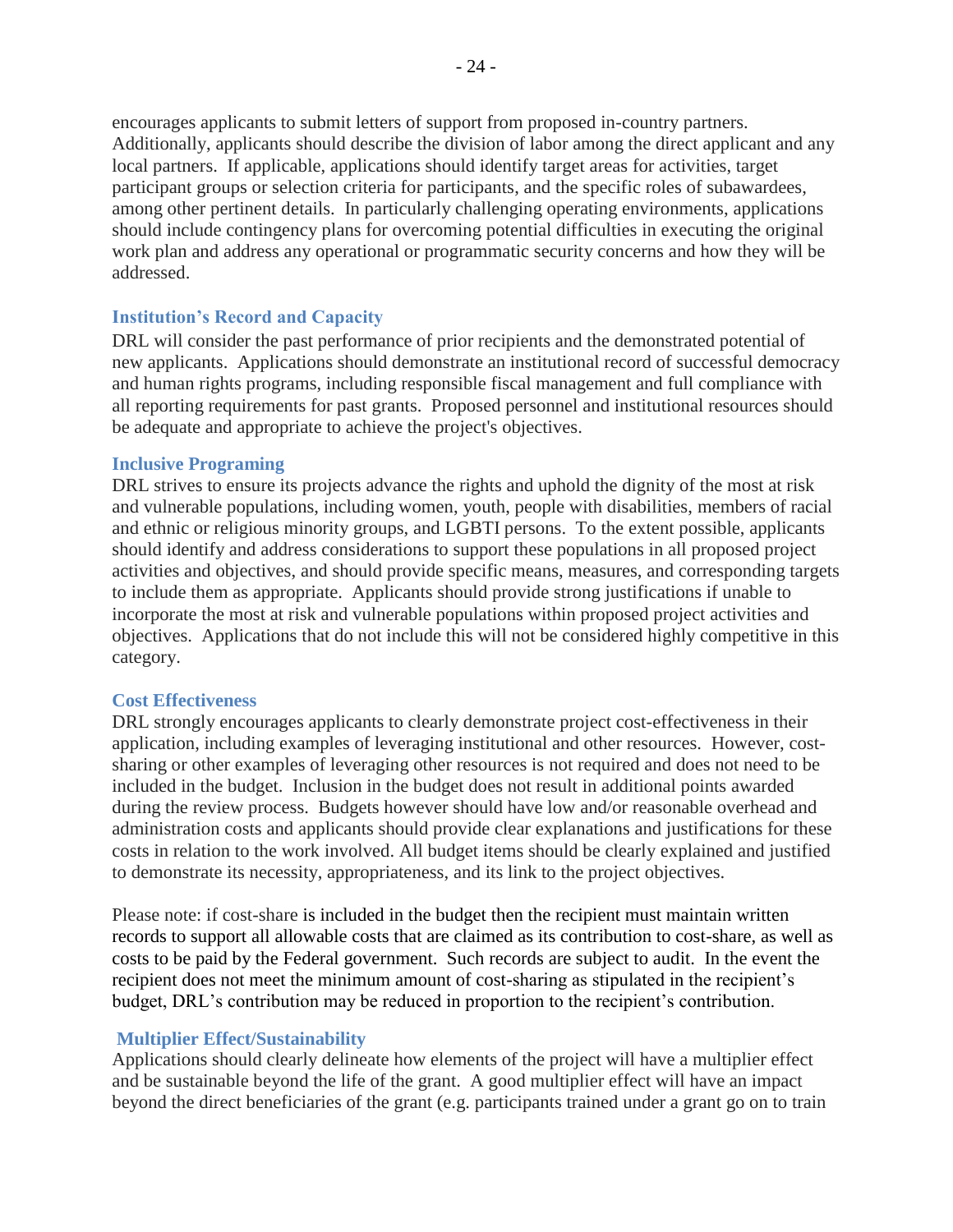- 25 -

other people, workshop participants use skills from a workshop to enhance a national level election that affects the entire populace). A strong sustainability plan may include demonstrating continuing impact beyond the life of a project or garnering other donor support after DRL funding ceases.

## <span id="page-27-0"></span>**Project Monitoring and Evaluation**

Complete applications will include a detailed plan (both a narrative and table) of how the project's progress and impact will be monitored and evaluated throughout the project. Incorporating a well-designed monitoring and evaluation component into a project is one of the most efficient methods of documenting the progress and results (intended and unintended) of a project. Applications should demonstrate the capacity to provide objectives with measurable outputs and outcomes and engage in robust monitoring and assessment of project activities.

The quality of the M&E plan will be judged on the narrative explaining how both monitoring and evaluation will be carried out, who will be responsible for those related activities. Projects that are at least 24 months or more than \$500,000 are strongly encouraged to include an external midterm and/or final evaluation. Explain how an external evaluation (mid-term and/or final) will be incorporated into the project implementation plan or how the project will be systematically assessed in absence of one. See the section on **[Narrative of Monitoring and Evaluation Plan](#page-14-0)** on what is required in the narrative.

The M&E plan will also be rated on the M&E performance indicator table. The output and outcome-based performance indicators should not only be separated by project objectives but also should match the objectives, outcomes, and outputs detailed in the logic model. Performance indicators should be clearly defined (i.e., explained how the indicators will be measured and reported) either within the table or with a separate Performance Indicator Reference Sheet (PIRS). For each performance indicator, the table should also include baselines and yearly and cumulative targets, data collection tools, data sources, types of data disaggregation, and frequency of monitoring and evaluation; There should also be metrics to capture how project activities target the most at risk and vulnerable populations or addresses their concerns, where applicable.

# <span id="page-27-1"></span>**Additional Information**

DRL will not consider applications that reflect any type of support for any member, affiliate, or representative of a designated terrorist organization.

Applicants should be aware that DRL understands that some information contained in applications may be considered sensitive or proprietary and will make appropriate efforts to protect such information. However, applicants are advised that DRL cannot guarantee that such information will not be disclosed, including pursuant to the Freedom of Information Act (FOIA) or other similar statutes.

The information in DRL's NOFO and this PSI for Applications, as updated in July 2015, is binding and may not be modified by any DRL representative. Explanatory information provided by DRL that contradicts this language will not be binding. Issuance of a NOFO and negotiation of applications does not constitute an award commitment on the part of the U.S. government.